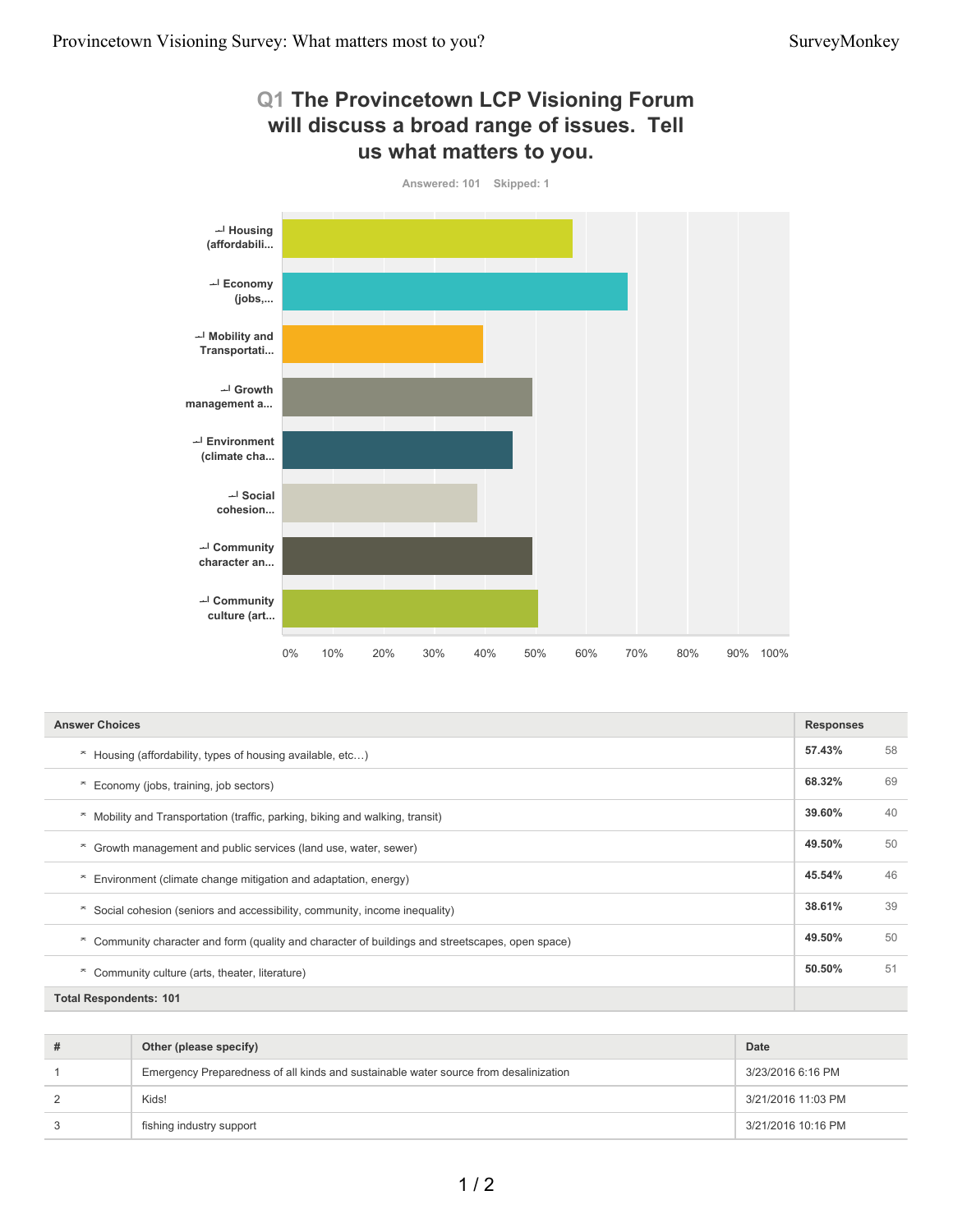| 4  | Embracing quality and good communications with hospitality industry                     | 3/21/2016 10:10 PM |
|----|-----------------------------------------------------------------------------------------|--------------------|
| 5  | development a world class art apprentice program/ university/ nea grants                | 3/19/2016 3:24 PM  |
| 6  | Social cohesion vis a vis 2d homeowners                                                 | 3/19/2016 3:02 PM  |
|    | Accessibility for people with disabilities.                                             | 3/19/2016 8:15 AM  |
| 8  | Year round community (housing + jobs + social activities)                               | 3/18/2016 11:21 AM |
| 9  | Tax credits or incentives to businesses that stay open year round or at least 10 months | 3/18/2016 8:47 AM  |
| 10 | Civic Engagement: Do You Vote Do You Attend Town Meeting                                | 3/17/2016 7:40 PM  |
|    | Sea shore and activities around the water                                               | 3/17/2016 5:48 PM  |
|    | Rising price of hotels and restaurants                                                  | 3/17/2016 5:40 PM  |
|    |                                                                                         |                    |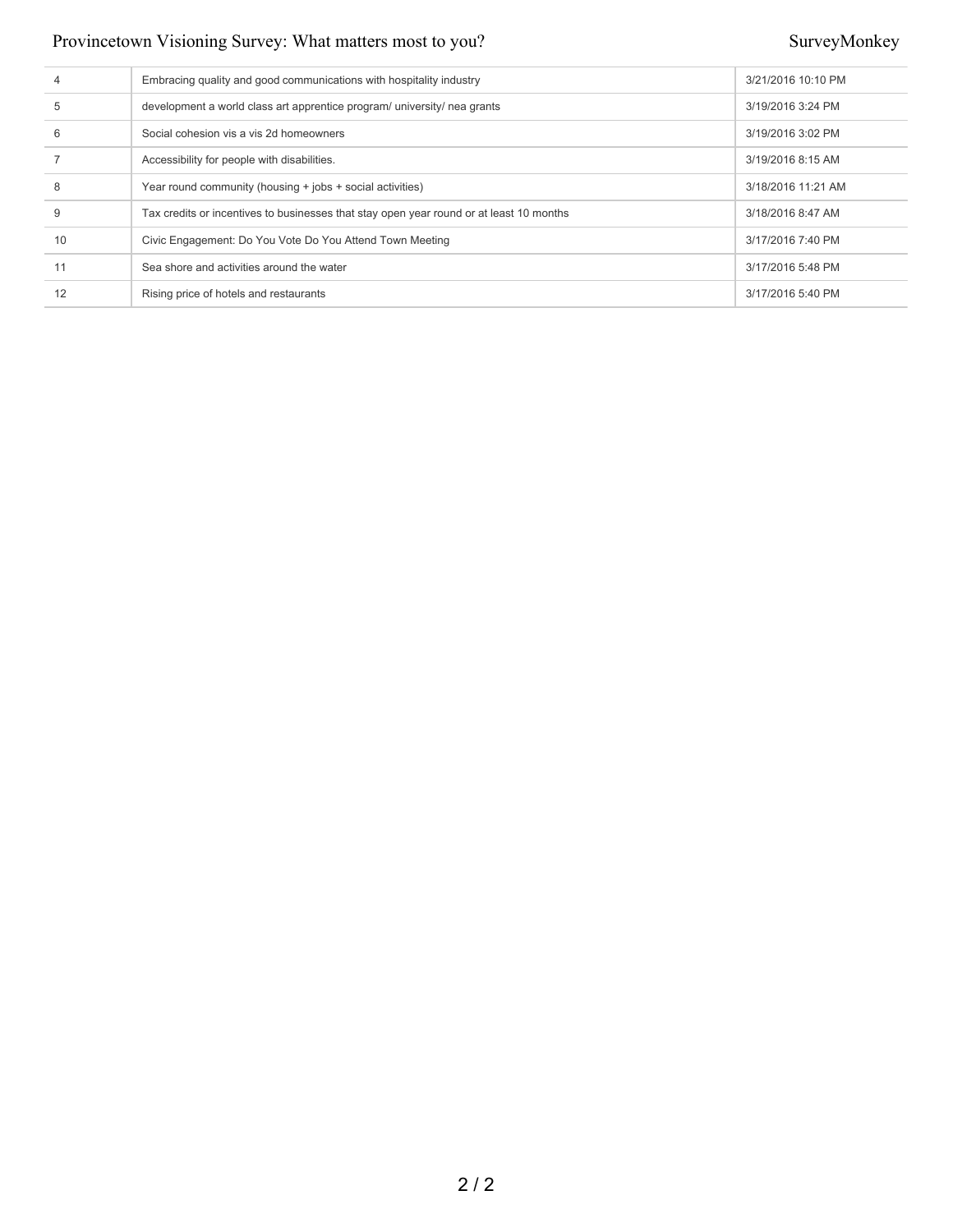## **Q2 Tell us more about your top priorities**

**Answered: 57 Skipped: 45**

| #              | <b>Responses</b>                                                                                                                                                                                                                                                                                                                                                                                                                                                                                                                                                                                                                                                                                                                                                                                                                                                                 | Date               |
|----------------|----------------------------------------------------------------------------------------------------------------------------------------------------------------------------------------------------------------------------------------------------------------------------------------------------------------------------------------------------------------------------------------------------------------------------------------------------------------------------------------------------------------------------------------------------------------------------------------------------------------------------------------------------------------------------------------------------------------------------------------------------------------------------------------------------------------------------------------------------------------------------------|--------------------|
| $\mathbf{1}$   | More resources for families                                                                                                                                                                                                                                                                                                                                                                                                                                                                                                                                                                                                                                                                                                                                                                                                                                                      | 3/31/2016 8:36 AM  |
| 2              | my focus is on environmental health and open space, but all the previous topics are priorities, and, in fact all are<br>related.                                                                                                                                                                                                                                                                                                                                                                                                                                                                                                                                                                                                                                                                                                                                                 | 3/28/2016 12:37 PM |
| 3              | More ideas need to be explored with regard to the year round economy. One very important area that I did not see<br>discussed in the Banner article was Education. There are great opportunities to invite internships and educational<br>forums to Provincetown in the off-season and we could develop these concepts that would bring folks to Provincetown<br>who would dine in the restaurants, lodge here in the inns and generally give a boost to the Town in general. Many<br>small New England towns rely heavily on small private schools in their Towns to sustain their communities. We should<br>think about developing an approach for this possibility with the science, theatre and arts communities and hotel and<br>restaurant industries. Training seminars and cultural and educational events would be a great economic boost that<br>would benefit us all. | 3/26/2016 8:33 AM  |
| $\overline{4}$ | We are very vunerable in the delivery chain were there to be a grid outage or a natural disaster that hits the East<br>Coast. Most of our food comes from a warehouse in Pennslyvania. There is only one road out of town. We need water<br>and food storage for every citizen, including kits in the case of a true emergency like Hurricane Katrina.                                                                                                                                                                                                                                                                                                                                                                                                                                                                                                                           | 3/23/2016 6:17 PM  |
| 5              | Housing, the only reason I can be here, is because housing is provided. I fully know, I can not remain here should I<br>aspire to home ownership, this a terrible cycle knowing I'll have to move should I want to acquire a peace of the<br>american dream. We've got to change this.                                                                                                                                                                                                                                                                                                                                                                                                                                                                                                                                                                                           | 3/23/2016 2:07 PM  |
| 6              | Work force housing                                                                                                                                                                                                                                                                                                                                                                                                                                                                                                                                                                                                                                                                                                                                                                                                                                                               | 3/22/2016 10:23 PM |
| 7              | Good paying jobs, industry                                                                                                                                                                                                                                                                                                                                                                                                                                                                                                                                                                                                                                                                                                                                                                                                                                                       | 3/22/2016 1:21 PM  |
| 8              | Affordable Housing for Year-Round and Seasonal workers; economic vitality of Ptown                                                                                                                                                                                                                                                                                                                                                                                                                                                                                                                                                                                                                                                                                                                                                                                               | 3/22/2016 1:18 PM  |
| 9              | Improve the way we impact our fragile environment.                                                                                                                                                                                                                                                                                                                                                                                                                                                                                                                                                                                                                                                                                                                                                                                                                               | 3/22/2016 1:03 PM  |
| 10             | Functioning year round community anchoring tourism                                                                                                                                                                                                                                                                                                                                                                                                                                                                                                                                                                                                                                                                                                                                                                                                                               | 3/22/2016 9:27 AM  |
| 11             | Preventing the town from becoming only part-time residents instead of a community.                                                                                                                                                                                                                                                                                                                                                                                                                                                                                                                                                                                                                                                                                                                                                                                               | 3/22/2016 8:45 AM  |
| 12             | The economy should be first and foremost. Without jobs you do not need housing.                                                                                                                                                                                                                                                                                                                                                                                                                                                                                                                                                                                                                                                                                                                                                                                                  | 3/22/2016 8:14 AM  |
| 13             | We need to help preserve and support a vibrant community. I checked all the issues because I feel they are all<br>important to that community.                                                                                                                                                                                                                                                                                                                                                                                                                                                                                                                                                                                                                                                                                                                                   | 3/22/2016 8:13 AM  |
| 14             | A balanced community                                                                                                                                                                                                                                                                                                                                                                                                                                                                                                                                                                                                                                                                                                                                                                                                                                                             | 3/22/2016 7:43 AM  |
| 15             | Year round community                                                                                                                                                                                                                                                                                                                                                                                                                                                                                                                                                                                                                                                                                                                                                                                                                                                             | 3/22/2016 6:06 AM  |
| 16             | Affordable year round housing that is maintained, landlords abide by local and state codes, and rent that is paid<br>monthly by law and not in chunks. There needs to be a sustainable economy that provides year round employment<br>and businesses that are open year rouund and enforcement of licensing laws that do not operate in line with their<br>license. Enforcement of parking and sidewalks that are accessible and not blicked by vehicles ss a handicapped<br>person this is crucial. Transportation into amd out of town that reliable, affordable, and that does not take 5 hours to<br>get to Boston. The 2 buses to Hyannis in the off season are unreliable, the ferries in summer are expensive.                                                                                                                                                            | 3/22/2016 3:41 AM  |
| 17             | Keeping the wonderful hodge podgy diversity of our artistic community                                                                                                                                                                                                                                                                                                                                                                                                                                                                                                                                                                                                                                                                                                                                                                                                            | 3/21/2016 10:25 PM |
| 18             | Provincetown's success as a year round economical, ecological and social success:                                                                                                                                                                                                                                                                                                                                                                                                                                                                                                                                                                                                                                                                                                                                                                                                | 3/21/2016 10:17 PM |
| 19             | Sewer the whole town                                                                                                                                                                                                                                                                                                                                                                                                                                                                                                                                                                                                                                                                                                                                                                                                                                                             | 3/21/2016 10:17 PM |
| 20             | There are enough intelligent year round and second home owners to accomplish all our goals if we work together and<br>don't pit one against the other in unrealistic By-Laws                                                                                                                                                                                                                                                                                                                                                                                                                                                                                                                                                                                                                                                                                                     | 3/21/2016 10:12 PM |
| 21             | Affordable housing. Year round lifestyle. More jobs.                                                                                                                                                                                                                                                                                                                                                                                                                                                                                                                                                                                                                                                                                                                                                                                                                             | 3/19/2016 7:06 PM  |
| 22             | Parking is too crazy for residents and their guests.                                                                                                                                                                                                                                                                                                                                                                                                                                                                                                                                                                                                                                                                                                                                                                                                                             | 3/19/2016 6:25 PM  |
| 23             | Full-time year-round jobs                                                                                                                                                                                                                                                                                                                                                                                                                                                                                                                                                                                                                                                                                                                                                                                                                                                        | 3/19/2016 6:24 PM  |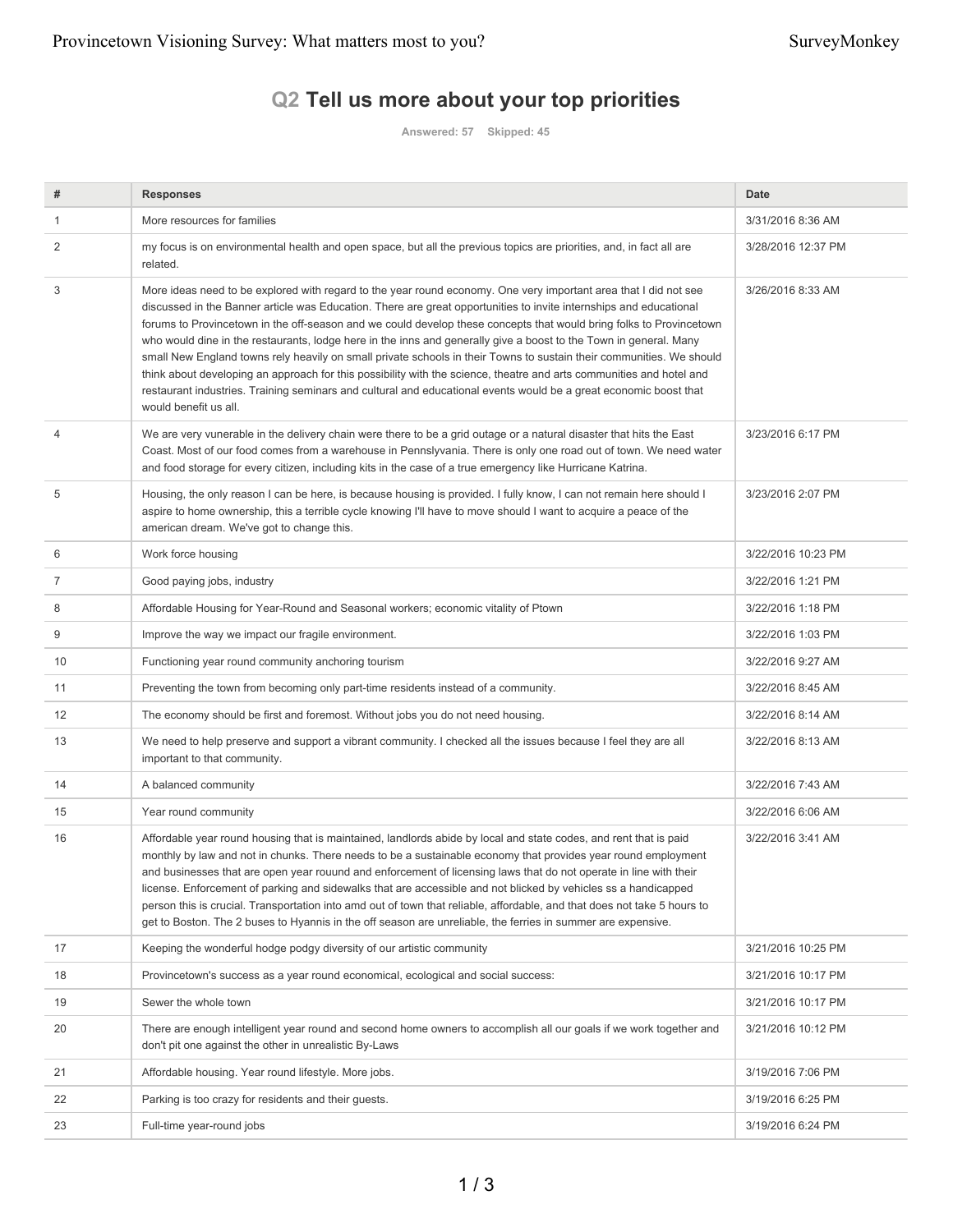| 24 | art colony and support of working artists, to preserve the character of ptown                                                                                                                                                                                                                                                                                | 3/19/2016 3:25 PM  |
|----|--------------------------------------------------------------------------------------------------------------------------------------------------------------------------------------------------------------------------------------------------------------------------------------------------------------------------------------------------------------|--------------------|
| 25 | Most of all I'd like to see planning efforts preserve the natural environment as well as the historical character of the<br>town. I'd also like to see increased harmony among the various constituencies.                                                                                                                                                   | 3/19/2016 3:04 PM  |
| 26 | Sewer plant capacity must be increased to allow more homes to hook up to sewer! Also, keeping Provincetown an arts<br>center is important to me. The arts is what makes Provincetown!                                                                                                                                                                        | 3/19/2016 2:31 PM  |
| 27 | Erosion at herring cove.                                                                                                                                                                                                                                                                                                                                     | 3/19/2016 11:01 AM |
| 28 | Open spaces, restrictions to unlimited building, maintaining town architectural character.                                                                                                                                                                                                                                                                   | 3/19/2016 9:36 AM  |
| 29 | Keep provincetown as it was in the 70 80 NOt like other towns or states We are Provincetown and proud of it                                                                                                                                                                                                                                                  | 3/19/2016 8:39 AM  |
| 30 | There are no places for people with middle to low income. All the property seems to be centered on high income and<br>they are only here for 2 months                                                                                                                                                                                                        | 3/19/2016 8:17 AM  |
| 31 | accepting that Provincetown is a seasonal community and building only on that.                                                                                                                                                                                                                                                                               | 3/19/2016 7:37 AM  |
| 32 | Community. Inclusion as opposed to the pettiness of the last few years                                                                                                                                                                                                                                                                                       | 3/18/2016 10:01 PM |
| 33 | Maintain the year-round community                                                                                                                                                                                                                                                                                                                            | 3/18/2016 7:46 PM  |
| 34 | Diversity in the community, economic equality                                                                                                                                                                                                                                                                                                                | 3/18/2016 4:40 PM  |
| 35 | The workforce in town both in peak season and off peak as well as workforce housing                                                                                                                                                                                                                                                                          | 3/18/2016 4:28 PM  |
| 36 | Housing is THE top priority and impacts all the other categories. The Town must consider all options and move quickly<br>on opportunities and not pick and fight about it all.                                                                                                                                                                               | 3/18/2016 11:52 AM |
| 37 | Affordable housing is key to keeping the town alive                                                                                                                                                                                                                                                                                                          | 3/18/2016 10:58 AM |
| 38 | I'm concerned with the Town growing too big, we don't need a Huge Hotel or 200+ boat slips as printed in the paper,<br>keep out big developers. I live here all year and work for the Town. I want to keep our space small, its not always<br>about money, or for the super-rich It should not matter how big your boat is?                                  | 3/18/2016 9:29 AM  |
| 39 | We all know housing has been an issue for the past 10 years and now we are dealing with the consequences of little<br>to no housing. 10 years ago I use to drive up on a minutes notice and stay places. Now no one can afford to live, rent<br>or stay there and that is sad. The environment is equally important to me, human waste, water, garbage, ect. | 3/18/2016 9:07 AM  |
| 40 | Embrace change - embrace 2nd home owners - also allow guesthouses to grow - look at air bnb  why should<br>people who do it legally be held back by growth management                                                                                                                                                                                        | 3/18/2016 8:49 AM  |
| 41 | keeping provncetown provncetown                                                                                                                                                                                                                                                                                                                              | 3/18/2016 8:19 AM  |
| 42 | The town would benefit with year round jobs and economic development. We already have many affordable housing<br>units. Our aging community should focus on the aging population, and at the same time, welcome new folks by<br>providing jobs and economic development.                                                                                     | 3/18/2016 6:38 AM  |
| 43 | keep arts in ptown, don't let it go to only the rich                                                                                                                                                                                                                                                                                                         | 3/17/2016 9:59 PM  |
| 44 | As a former resident who was priced out: affordable housing for year-rounders and year-round economic sustenance<br>(beyond tourism), both of which involve conservation and use of natural resources. As a visitor: social cohesion and<br>cultural support, parking and transportation.                                                                    | 3/17/2016 8:53 PM  |
| 45 | Controlled growth within our limited land boundaries, potable water supplies, and floodplain management.                                                                                                                                                                                                                                                     | 3/17/2016 8:39 PM  |
| 46 | a more vibrant year round community. If we could bring a college or university to Provincetown, this would be<br>transformational.                                                                                                                                                                                                                           | 3/17/2016 8:03 PM  |
| 47 | I guess I think would be important to me why are people not voting and why are they not attending Town Meeting                                                                                                                                                                                                                                               | 3/17/2016 7:40 PM  |
| 48 | Housing is the key to everything else.                                                                                                                                                                                                                                                                                                                       | 3/17/2016 6:46 PM  |
| 49 | economic development for year round businesses or close to year round businesses, promoting the arts, and housing<br>solutions                                                                                                                                                                                                                               | 3/17/2016 6:25 PM  |
| 50 | Keep LGBT focused                                                                                                                                                                                                                                                                                                                                            | 3/17/2016 5:59 PM  |
| 51 | growt Management, the Environment and Seashore activities walk hand in hand.                                                                                                                                                                                                                                                                                 | 3/17/2016 5:49 PM  |
| 52 | It's becoming unaffordable to travel to ptown for an event like bear week where the guesthouses have 5 night<br>minimums and the restaurants are so expensive u can't eat out                                                                                                                                                                                | 3/17/2016 5:41 PM  |
| 53 | I would like the town to actually follow through with any plan.                                                                                                                                                                                                                                                                                              | 3/17/2016 5:35 PM  |
| 54 | yearround wellpaying jobs and a yearround community - less second homeowners so yearrounders can live.                                                                                                                                                                                                                                                       | 3/17/2016 4:22 PM  |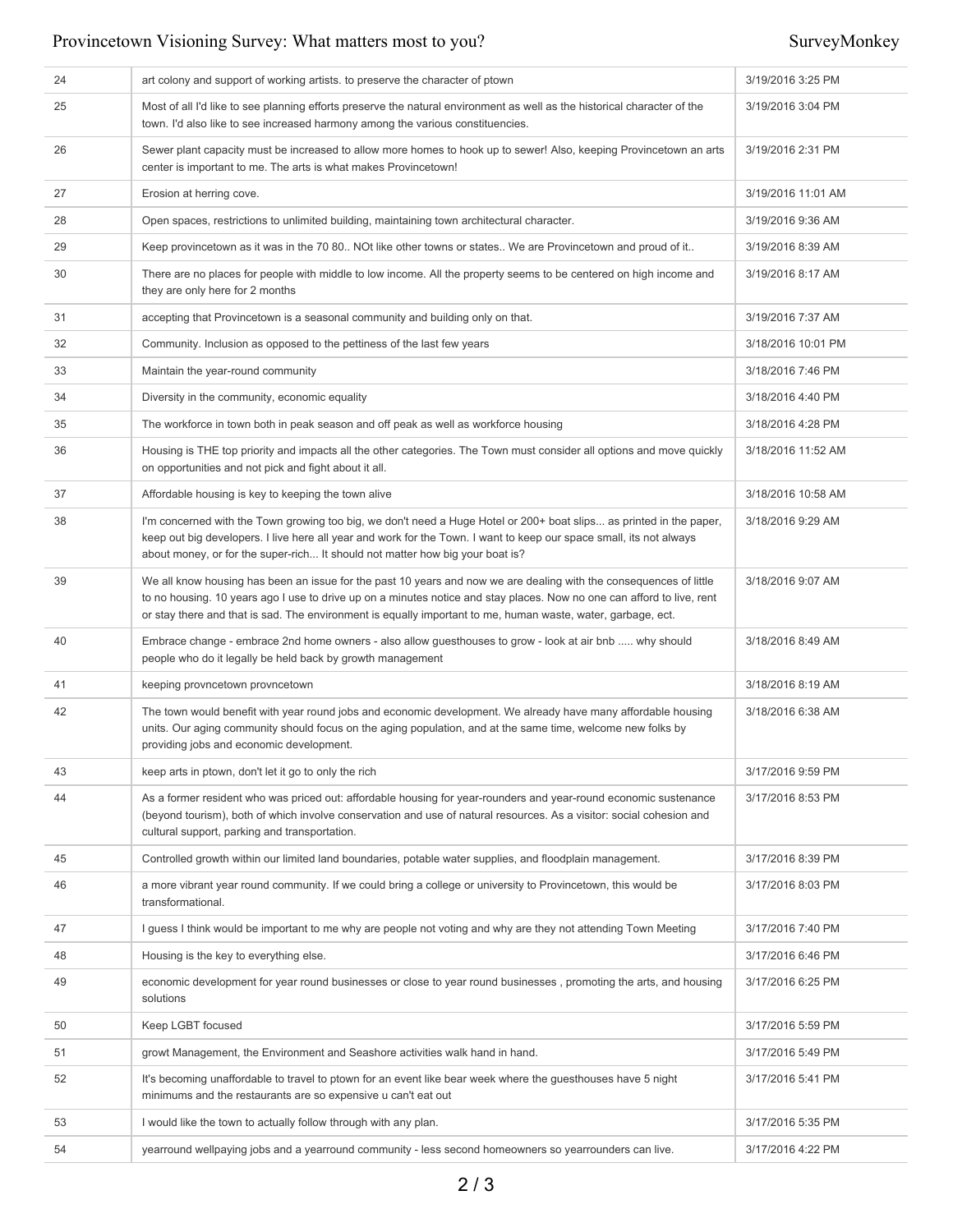| 55 | Will retired year-round residents be able to afford to live in Provincetown?                                                                        | 3/17/2016 2:26 PM |
|----|-----------------------------------------------------------------------------------------------------------------------------------------------------|-------------------|
| 56 | housing and jobs for the middle class, including expanding opportunities in the health care profession, but we need<br>sewer for all that to happen | 3/17/2016 2:23 PM |
| 57 | affordable housing, if the housing crisis isn't figured out people will continue to move out of town.                                               | 3/17/2016 1:57 PM |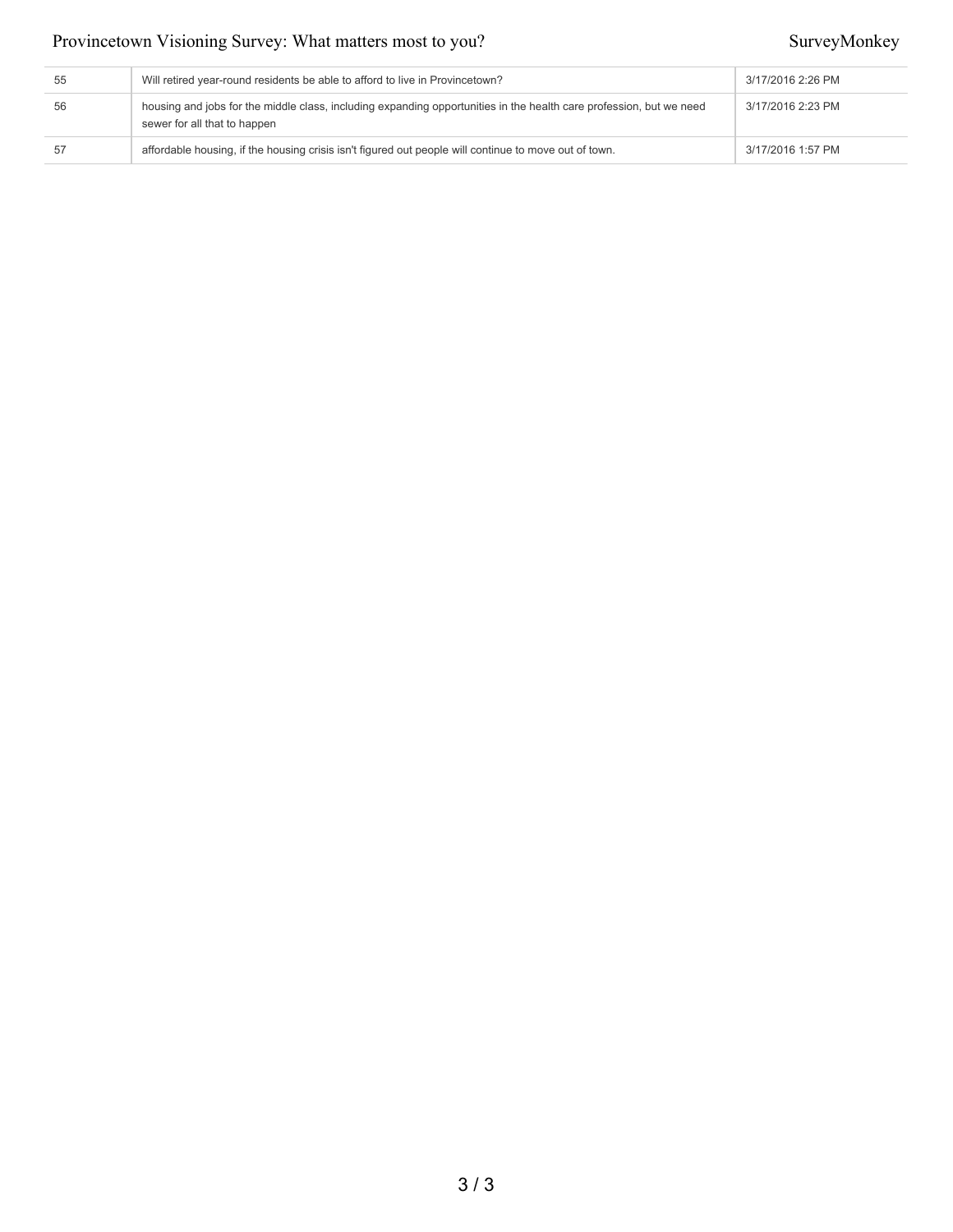## **Q3 When you think of Provincetown, what words or phrases come to mind?**

**Answered: 70 Skipped: 32**

| #  | <b>Responses</b>                                                                                                                                                                | <b>Date</b>        |
|----|---------------------------------------------------------------------------------------------------------------------------------------------------------------------------------|--------------------|
| 1  | A melting pot. A mini-city at the end of the earth.                                                                                                                             | 3/31/2016 9:51 AM  |
| 2  | Quirky; Land's End                                                                                                                                                              | 3/29/2016 1:16 PM  |
| 3  | unique, community-minded, supportive, fun                                                                                                                                       | 3/28/2016 12:38 PM |
| 4  | my home town.                                                                                                                                                                   | 3/26/2016 8:33 AM  |
| 5  | Peace, community                                                                                                                                                                | 3/23/2016 8:09 PM  |
| 6  | My home and muse.                                                                                                                                                               | 3/23/2016 6:18 PM  |
| 7  | Expensive, seasonal, artist community                                                                                                                                           | 3/23/2016 2:09 PM  |
| 8  | Awesome but stuck                                                                                                                                                               | 3/22/2016 10:23 PM |
| 9  | Peace, home                                                                                                                                                                     | 3/22/2016 1:18 PM  |
| 10 | natural beauty, political mismanagement, poor utilities and services, shortened season, sometimes arbitrary<br>commitee/board decisions                                         | 3/22/2016 12:19 PM |
| 11 | National seashore, socially tolerant, New England                                                                                                                               | 3/22/2016 9:28 AM  |
| 12 | Beautiful, friendly.                                                                                                                                                            | 3/22/2016 8:46 AM  |
| 13 | The most beautiful place to live. Fun, energetic, accepting                                                                                                                     | 3/22/2016 8:15 AM  |
| 14 | beautiful, serene, historic, lack of direction and leadership                                                                                                                   | 3/22/2016 8:15 AM  |
| 15 | Nature, end of the road, heritage                                                                                                                                               | 3/22/2016 7:44 AM  |
| 16 | Great place to live                                                                                                                                                             | 3/22/2016 6:06 AM  |
| 17 | Beautiful, charming, nature, accepting, too rigid, focuses on the word no to change rather than accepting the world<br>changes constantly, community, historical, and vacation. | 3/22/2016 3:43 AM  |
| 18 | Bohemian. Accepting. Inclusive                                                                                                                                                  | 3/21/2016 10:25 PM |
| 19 | land's end                                                                                                                                                                      | 3/21/2016 10:17 PM |
| 20 | Community, Freedom to be oneself, beautiful, scenic.                                                                                                                            | 3/21/2016 10:13 PM |
| 21 | Freedom for LGBT                                                                                                                                                                | 3/21/2016 1:15 PM  |
| 22 | Gay. Art community. Whales. National seashore. Family. Beautiful. Safe.                                                                                                         | 3/19/2016 7:07 PM  |
| 23 | Awful in August, fabulous the rest of the year.                                                                                                                                 | 3/19/2016 6:26 PM  |
| 24 | gay, harbor, beach, art, summer                                                                                                                                                 | 3/19/2016 6:25 PM  |
| 25 | art besity freedom of personal expression                                                                                                                                       | 3/19/2016 3:25 PM  |
| 26 | Like nowhere else. Natural beauty. History. Refuge.                                                                                                                             | 3/19/2016 3:05 PM  |
| 27 | Artist "colony"                                                                                                                                                                 | 3/19/2016 2:32 PM  |
| 28 | Gay, eclectic, welcoming, artsy, seafood, lobster, whales. Preserved architecture but getting snobby and losing its<br>sense of identity                                        | 3/19/2016 12:41 PM |
| 29 | Beaches, bay side and ocean side. Safety. Pride for our community.                                                                                                              | 3/19/2016 11:09 AM |
| 30 | Gay. Oceanside. End of the line. Deserted in winter. Crowded in summer.                                                                                                         | 3/19/2016 9:37 AM  |
| 31 | Too costly to live here.                                                                                                                                                        | 3/19/2016 8:49 AM  |
| 32 | Accepts every one and welcomes all                                                                                                                                              | 3/19/2016 8:41 AM  |
| 33 | Division                                                                                                                                                                        | 3/19/2016 8:40 AM  |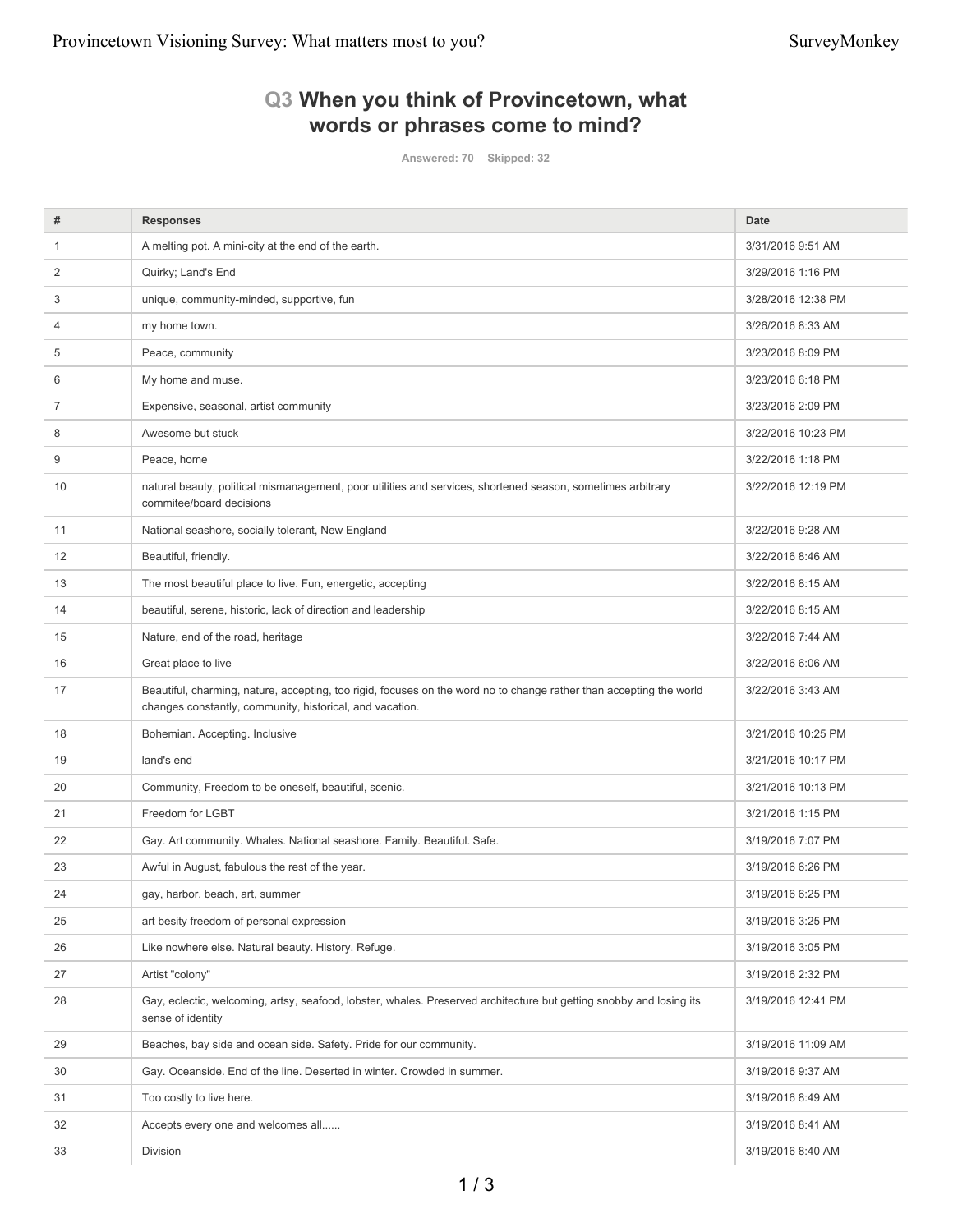| 34 | Individualistic, fishermen, Portuguese, friendly, artistic, creative, helping, accepting,                                                                                                                                                                                        | 3/19/2016 8:21 AM  |
|----|----------------------------------------------------------------------------------------------------------------------------------------------------------------------------------------------------------------------------------------------------------------------------------|--------------------|
| 35 | Party and culture                                                                                                                                                                                                                                                                | 3/19/2016 7:38 AM  |
| 36 | Wonderful, crazy, memorable place.                                                                                                                                                                                                                                               | 3/19/2016 6:04 AM  |
| 37 | Corrupt cesspool of deviancy!!!                                                                                                                                                                                                                                                  | 3/19/2016 1:40 AM  |
| 38 | Home. Safe. Caring considerate dysfunctional.                                                                                                                                                                                                                                    | 3/18/2016 10:01 PM |
| 39 | Liberty. Freedom. Compassion. Art. Clean air. Beauty.                                                                                                                                                                                                                            | 3/18/2016 7:46 PM  |
| 40 | A community in rapid transition                                                                                                                                                                                                                                                  | 3/18/2016 4:40 PM  |
| 41 | Beautiful, unique, gay, artistic, fun                                                                                                                                                                                                                                            | 3/18/2016 4:29 PM  |
| 42 | the Cape, art, freedom                                                                                                                                                                                                                                                           | 3/18/2016 1:30 PM  |
| 43 | Beauty. Comfort.                                                                                                                                                                                                                                                                 | 3/18/2016 11:52 AM |
| 44 | Beautiful, Gay, Townie, Second Homeowners, rich                                                                                                                                                                                                                                  | 3/18/2016 11:22 AM |
| 45 | Fun, expensive, gay, awesome resturants                                                                                                                                                                                                                                          | 3/18/2016 10:59 AM |
| 46 | Small Fishing Town, Diversity, a nice space, clean and fun! Not to be sold to the big Developers                                                                                                                                                                                 | 3/18/2016 9:31 AM  |
| 47 | Peace, community (use to be but that has dwiddled), landscape, Live & let LIVE! enchanting, beautiful! warm,<br>picturesque, ECLECTIC !!!                                                                                                                                        | 3/18/2016 9:10 AM  |
| 48 | Home, Work                                                                                                                                                                                                                                                                       | 3/18/2016 8:49 AM  |
| 49 | diversity                                                                                                                                                                                                                                                                        | 3/18/2016 8:19 AM  |
| 50 | A town without big commercial stores, mom and pop stores and set apart from the rest of the overdeveloped over<br>served not so bright rest of the places. And relaxing beaches and beauty.                                                                                      | 3/18/2016 6:41 AM  |
| 51 | Whales; nature; liberal                                                                                                                                                                                                                                                          | 3/18/2016 2:11 AM  |
| 52 | light, beauty, open, creative, charming, community -on one hand on the other-real estate, realtors, rich, no housing,<br>lack of rentals, empty houses all winter, lack of direction                                                                                             | 3/17/2016 10:01 PM |
| 53 | open creative artistic bohemian                                                                                                                                                                                                                                                  | 3/17/2016 8:55 PM  |
| 54 | Unique seaside village, art colony, inclusive community, natural haven.                                                                                                                                                                                                          | 3/17/2016 8:54 PM  |
| 55 | Community. Beauty.                                                                                                                                                                                                                                                               | 3/17/2016 8:40 PM  |
| 56 | Artist colony. cultural hub. tight-nit and funky community.                                                                                                                                                                                                                      | 3/17/2016 8:04 PM  |
| 57 | An Amazing Wonderful Community With So Many People Who Care.                                                                                                                                                                                                                     | 3/17/2016 7:40 PM  |
| 58 | My special place at the end of the world. Beautiful light. Herring Cove Beach. Gay and gay friendly. Small town life off<br>season. Over gentrification. Tough to get through February! Artist, writers, theater, film festival. Squabbling and drama<br>but love and community. | 3/17/2016 6:49 PM  |
| 59 | open, welcoming, connected, caring                                                                                                                                                                                                                                               | 3/17/2016 6:26 PM  |
| 60 | fun, beautiful, artistic, and really expensive                                                                                                                                                                                                                                   | 3/17/2016 6:00 PM  |
| 61 | Nutty people, beautiful land                                                                                                                                                                                                                                                     | 3/17/2016 5:52 PM  |
| 62 | Small town, safe, beautiful                                                                                                                                                                                                                                                      | 3/17/2016 5:51 PM  |
| 63 | Beauty, Nature, Water, all year round                                                                                                                                                                                                                                            | 3/17/2016 5:50 PM  |
| 64 | Expensive, quaint, elite, income inequality,                                                                                                                                                                                                                                     | 3/17/2016 5:42 PM  |
| 65 | Corruption, classism, entitlement, racism and homophobia.                                                                                                                                                                                                                        | 3/17/2016 5:38 PM  |
| 66 | Bohemian arts colony, Portuguese whaling town, small town with urban feel. Inclusive.                                                                                                                                                                                            | 3/17/2016 5:36 PM  |
| 67 | natural beauty                                                                                                                                                                                                                                                                   | 3/17/2016 4:22 PM  |
| 68 | Beautiful beaches, nature and small-town character.                                                                                                                                                                                                                              | 3/17/2016 2:27 PM  |
| 69 | extremes (rich and poor, quiet and crowded), natural beauty, friendly small-town atmosphere                                                                                                                                                                                      | 3/17/2016 2:24 PM  |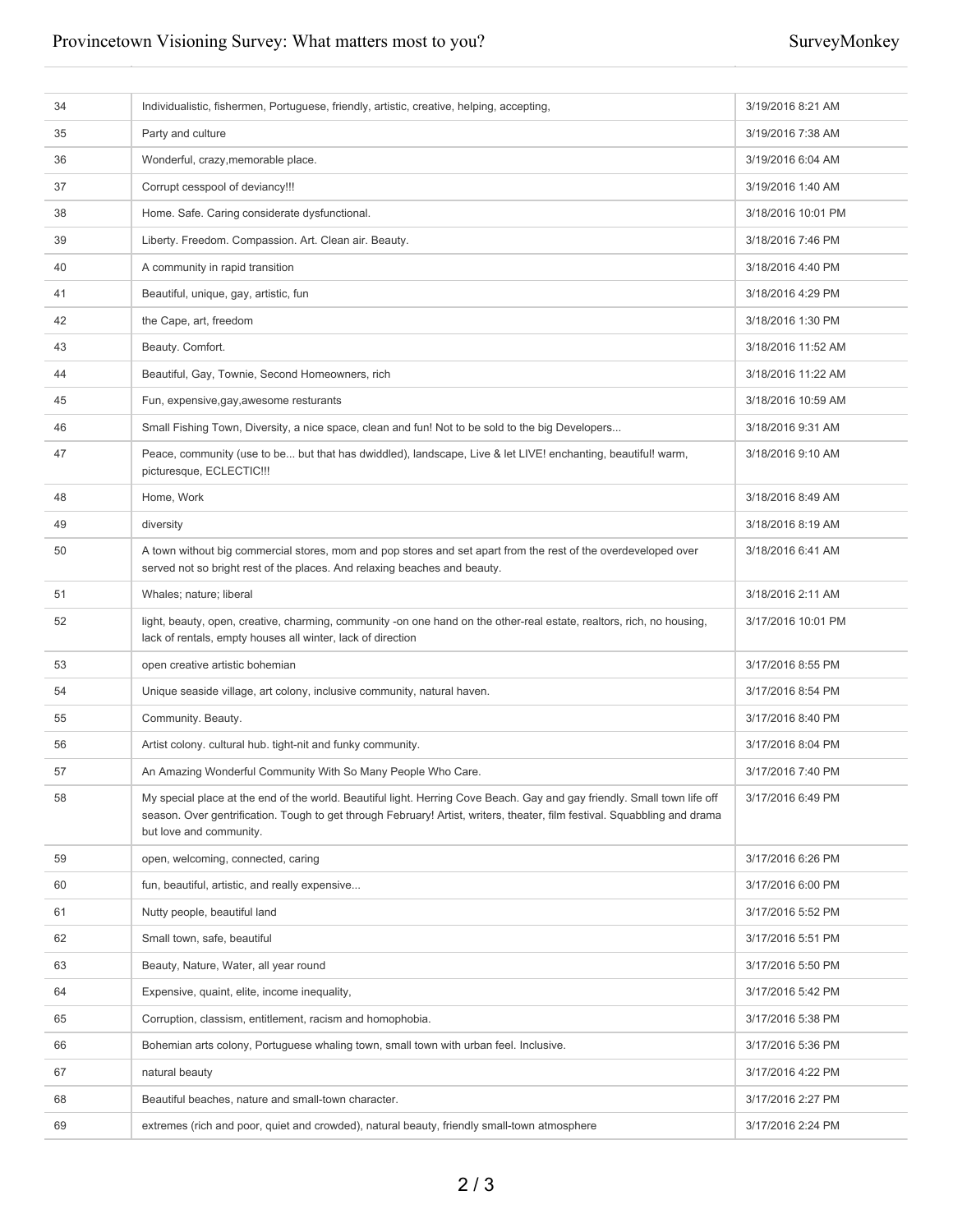| 70 | disappearing community | 3/17/2016 2:06 PM |
|----|------------------------|-------------------|
|----|------------------------|-------------------|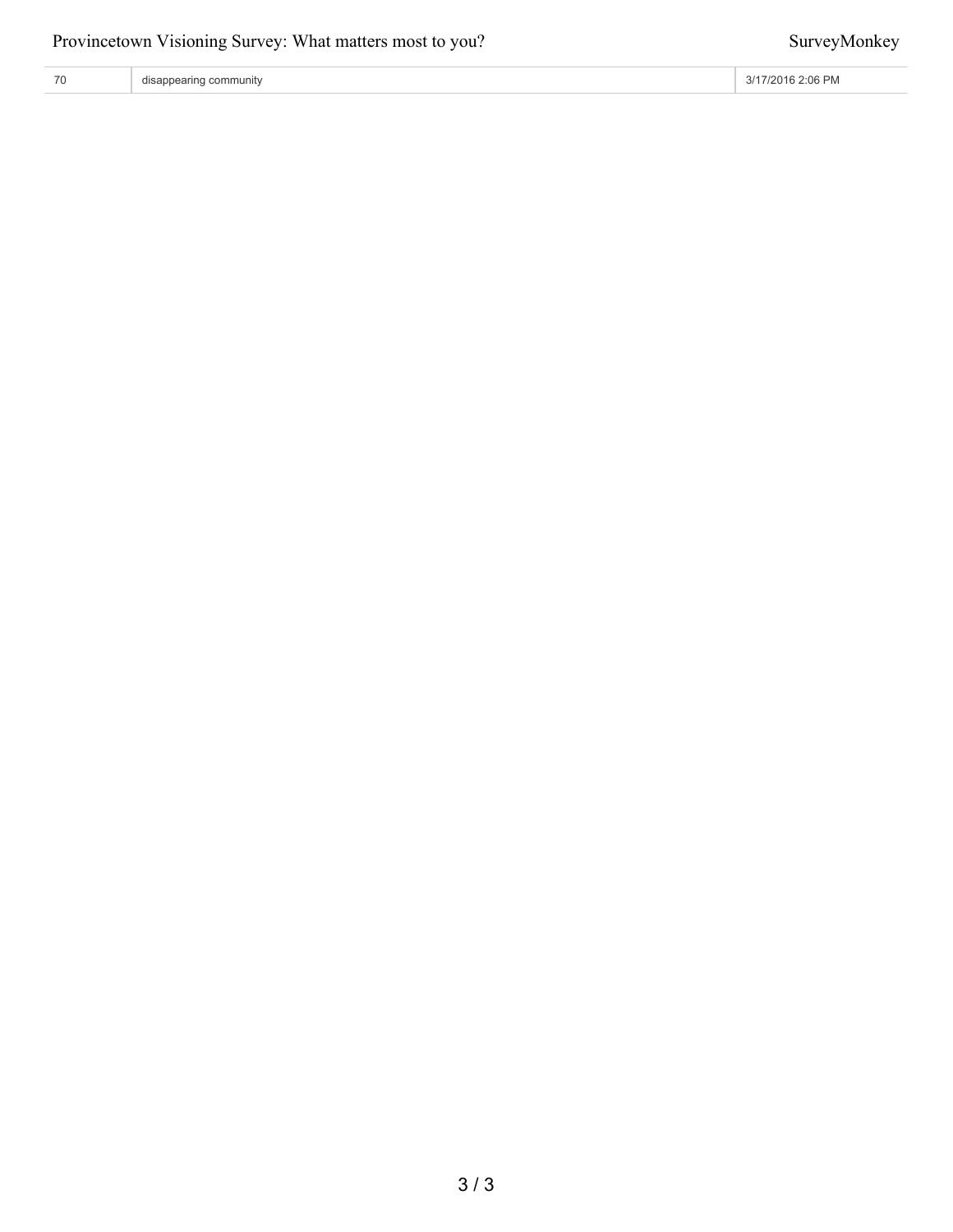# **Q4 What do you love about Provincetown?**

**Answered: 67 Skipped: 35**

| #              | <b>Responses</b>                                                                                                                                                                                                                                                                                                                                 | <b>Date</b>        |
|----------------|--------------------------------------------------------------------------------------------------------------------------------------------------------------------------------------------------------------------------------------------------------------------------------------------------------------------------------------------------|--------------------|
| 1              | The natural beauty.                                                                                                                                                                                                                                                                                                                              | 3/31/2016 9:52 AM  |
| 2              | Character of the town set amongst the dunes and surrounded by the sea.                                                                                                                                                                                                                                                                           | 3/29/2016 1:17 PM  |
| 3              | I love the interconnectedness of the population; I love being surrounded by natural beauty; I love the nonjudgemental<br>supportive atmosphere                                                                                                                                                                                                   | 3/28/2016 12:39 PM |
| 4              | access to the water, the small town atmosphere.                                                                                                                                                                                                                                                                                                  | 3/26/2016 8:35 AM  |
| 5              | That I have figured out a way to stay, the right to be an artist with celebration and acknowledgement                                                                                                                                                                                                                                            | 3/23/2016 6:18 PM  |
| 6              | Beaches, National Seashore, community spirit                                                                                                                                                                                                                                                                                                     | 3/23/2016 2:09 PM  |
| $\overline{7}$ | <b>Diversity</b>                                                                                                                                                                                                                                                                                                                                 | 3/22/2016 10:23 PM |
| 8              | <b>Diversity</b>                                                                                                                                                                                                                                                                                                                                 | 3/22/2016 1:18 PM  |
| 9              | the natural beauty, lack of overgrown commercialism, easily manageable town                                                                                                                                                                                                                                                                      | 3/22/2016 12:21 PM |
| 10             | Nature, social mores, history                                                                                                                                                                                                                                                                                                                    | 3/22/2016 9:28 AM  |
| 11             | All the places to walk, how dog friendly it is, the Spring and Fall when the weather's beautiful but the chaos of summer<br>is gone.                                                                                                                                                                                                             | 3/22/2016 8:47 AM  |
| 12             | I love that I can work and live here. I wish more people could. Working with the public (mostly vacationers) I love that<br>we attract so many different people. I love that at the same time we can walk just about anywhere in town and run into<br>someone you know. We are a very quaint town while growing gigantic during our High Season. | 3/22/2016 8:20 AM  |
| 13             | Being surrounded by the sea                                                                                                                                                                                                                                                                                                                      | 3/22/2016 8:16 AM  |
| 14             | Isolation                                                                                                                                                                                                                                                                                                                                        | 3/22/2016 7:44 AM  |
| 15             | Rural in winter urban in summer                                                                                                                                                                                                                                                                                                                  | 3/22/2016 6:07 AM  |
| 16             | Beaches, people, visitors, year rounders, natural beauty, community.                                                                                                                                                                                                                                                                             | 3/22/2016 3:44 AM  |
| 17             | Natural beauty. Drama of contrasts                                                                                                                                                                                                                                                                                                               | 3/21/2016 10:26 PM |
| 18             | diversity, eclectic, natural resources                                                                                                                                                                                                                                                                                                           | 3/21/2016 10:17 PM |
| 19             | Scenic Beauty. close community. small streets and walking town                                                                                                                                                                                                                                                                                   | 3/21/2016 10:13 PM |
| 20             | Diversity and the National Seashore                                                                                                                                                                                                                                                                                                              | 3/21/2016 1:16 PM  |
| 21             | Beauty. Sunsets. Safety to be yourself.                                                                                                                                                                                                                                                                                                          | 3/19/2016 7:09 PM  |
| 22             | The beach, the isolation, the ocean, the sky, the colors                                                                                                                                                                                                                                                                                         | 3/19/2016 6:26 PM  |
| 23             | location                                                                                                                                                                                                                                                                                                                                         | 3/19/2016 6:25 PM  |
| 24             | the history                                                                                                                                                                                                                                                                                                                                      | 3/19/2016 3:26 PM  |
| 25             | In addition to its natural and historical beauty, I love the people, their warmth & welcome, their many talents, the<br>change of seasons that both bring and take away the hustle-bustle.                                                                                                                                                       | 3/19/2016 3:07 PM  |
| 26             | The arts The open, embracing culture The beauty of the ocean                                                                                                                                                                                                                                                                                     | 3/19/2016 2:32 PM  |
| 27             | That it has a portugese historical and cultural background and that it is beautiful and a great GAY oriented place to visit<br>and live                                                                                                                                                                                                          | 3/19/2016 12:42 PM |
| 28             | I love how close I am to nature. Walking down commercial street and always see friendly faces. I love and appreciate<br>living in a small community.                                                                                                                                                                                             | 3/19/2016 11:12 AM |
| 29             | Natural environment. National Seashore. People watching.                                                                                                                                                                                                                                                                                         | 3/19/2016 9:38 AM  |
| 30             | The old Provincetown - when windows were allowed to be open and you could hear music in different establishments.                                                                                                                                                                                                                                | 3/19/2016 8:51 AM  |
| 31             | Feeling save and not in the real world. here you can say hello to people  not rush by all                                                                                                                                                                                                                                                        | 3/19/2016 8:43 AM  |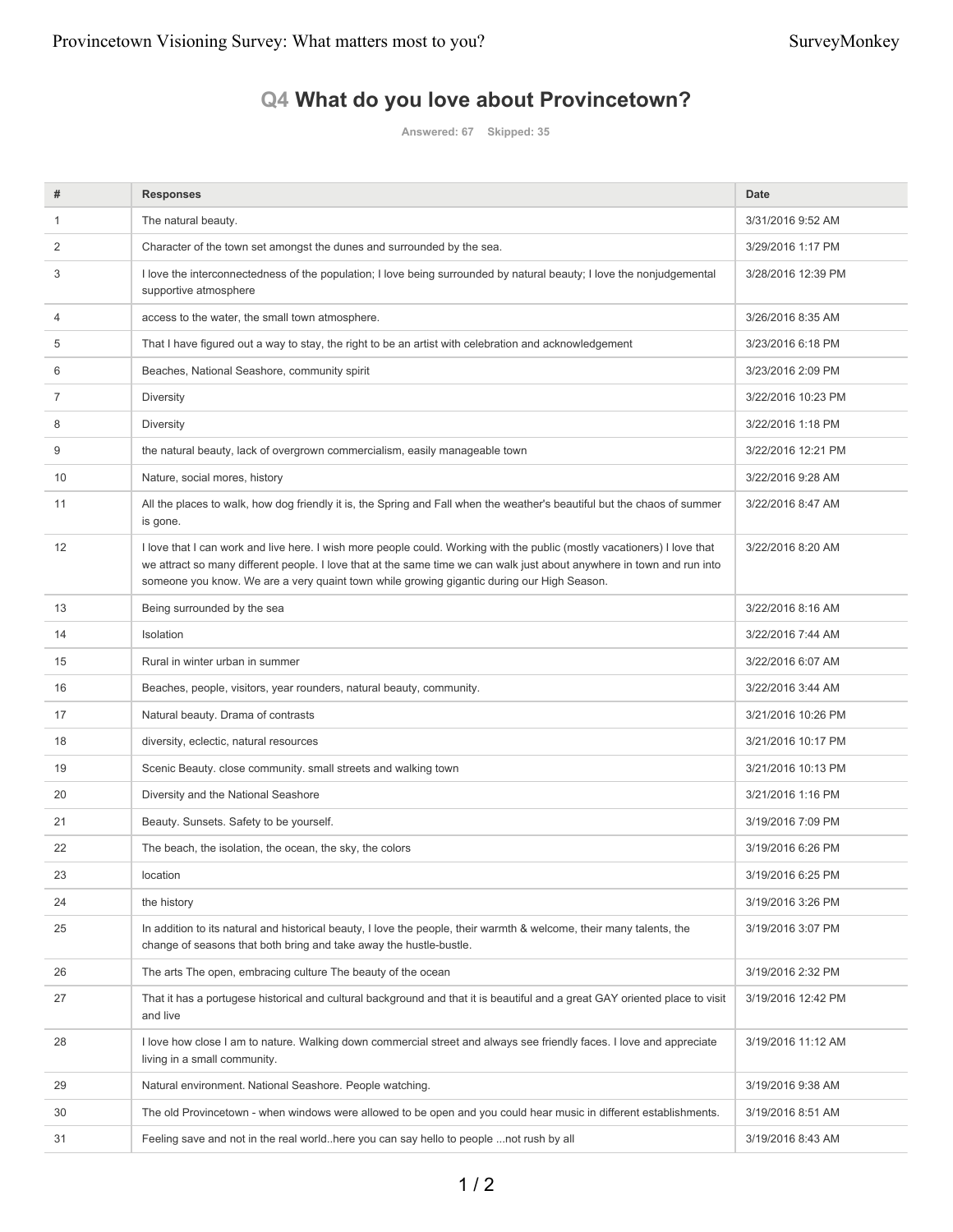| 32 | Light water air                                                                                                                                                                                                                                                   | 3/19/2016 8:40 AM  |
|----|-------------------------------------------------------------------------------------------------------------------------------------------------------------------------------------------------------------------------------------------------------------------|--------------------|
| 33 | The old Provincetown. Everyone comes here and falls in love with the town. When they move here they can't wait to<br>change it.                                                                                                                                   | 3/19/2016 8:22 AM  |
| 34 | That it is always changingfrom year to year and of course every season is different                                                                                                                                                                               | 3/19/2016 7:39 AM  |
| 35 | The accessibility to the ocean                                                                                                                                                                                                                                    | 3/19/2016 1:40 AM  |
| 36 | Nature. Diversity. Beauty.                                                                                                                                                                                                                                        | 3/18/2016 10:02 PM |
| 37 | The history. Culture. Environment. Arts.                                                                                                                                                                                                                          | 3/18/2016 7:47 PM  |
| 38 | The off season                                                                                                                                                                                                                                                    | 3/18/2016 4:40 PM  |
| 39 | Small town with big city venues and energy                                                                                                                                                                                                                        | 3/18/2016 4:30 PM  |
| 40 | almost everything, but I'm a wash-ashore                                                                                                                                                                                                                          | 3/18/2016 1:30 PM  |
| 41 | The sea. the People. the mix of everything.                                                                                                                                                                                                                       | 3/18/2016 11:52 AM |
| 42 | urban town with all the urban benefits yet on the edge of the seashore and waterfront                                                                                                                                                                             | 3/18/2016 11:23 AM |
| 43 | The openness, the food and culture                                                                                                                                                                                                                                | 3/18/2016 10:59 AM |
| 44 | The Small Town Feel a nice space!                                                                                                                                                                                                                                 | 3/18/2016 9:33 AM  |
| 45 | Everything (except the self greed BS that has been going on for the past 10-15 years. We don't & can't afford<br>another guest house). Commercial st. walks, Bay coastline walks, stores & shops, Dunes, dune shacks, snail rd. "free"<br>parking!!!              | 3/18/2016 9:14 AM  |
| 46 | The culture, the beauty its "funk"                                                                                                                                                                                                                                | 3/18/2016 8:49 AM  |
| 47 | the people, the sea, the openess and freedom                                                                                                                                                                                                                      | 3/18/2016 8:20 AM  |
| 48 | People, community, and beauty.                                                                                                                                                                                                                                    | 3/18/2016 6:41 AM  |
| 49 | Natural environment                                                                                                                                                                                                                                               | 3/18/2016 2:11 AM  |
| 50 | light, sea, bay, creatives, community, quirkiness, art, small-town, old ptown charm                                                                                                                                                                               | 3/17/2016 10:03 PM |
| 51 | Herring cove beach view parking, sense of safety, art&theater, public library.                                                                                                                                                                                    | 3/17/2016 8:59 PM  |
| 52 | The light, the longtime community of fisherfolk and artists, the peaceful off-season, the ocean and its beaches.                                                                                                                                                  | 3/17/2016 8:55 PM  |
| 53 | The Harbor, the eclectic construction, the winter quiet.                                                                                                                                                                                                          | 3/17/2016 8:47 PM  |
| 54 | One can talk to a total stranger anywhere and everywhere, the natural beauty is 2nd to none.                                                                                                                                                                      | 3/17/2016 8:04 PM  |
| 55 | Its Continued Efforts to to grow and change                                                                                                                                                                                                                       | 3/17/2016 7:40 PM  |
| 56 | Herring Cove Beach, the LGBT presence, beautiful harbor light, kayaking, friends, community, beautiful historic<br>homes, Beech Forest, year rounders, walking, biking, hanging in front of town hall. Gallery night, film fest, thrift shops,<br>friendly folks. | 3/17/2016 6:52 PM  |
| 57 | almost everything except for the infighting, the fact that so many people from so many backgrounds can come together<br>in community and welcome everybody                                                                                                        | 3/17/2016 6:26 PM  |
| 58 | the LGBT culture                                                                                                                                                                                                                                                  | 3/17/2016 6:01 PM  |
| 59 | The ocean                                                                                                                                                                                                                                                         | 3/17/2016 5:52 PM  |
| 60 | <b>Diversity</b>                                                                                                                                                                                                                                                  | 3/17/2016 5:51 PM  |
| 61 | The water and the beauty surrounding it                                                                                                                                                                                                                           | 3/17/2016 5:50 PM  |
| 62 | Beaches                                                                                                                                                                                                                                                           | 3/17/2016 5:42 PM  |
| 63 | Clean air.                                                                                                                                                                                                                                                        | 3/17/2016 5:40 PM  |
| 64 | Community that cares about its people. People come here for a reason, to escape normal life.                                                                                                                                                                      | 3/17/2016 5:37 PM  |
| 65 | cape cod national seashore walkability/bikeability arts                                                                                                                                                                                                           | 3/17/2016 4:23 PM  |
| 66 | Small town character and natural surroundings.                                                                                                                                                                                                                    | 3/17/2016 2:28 PM  |
| 67 | the off season, being able to walk to the beach                                                                                                                                                                                                                   | 3/17/2016 2:24 PM  |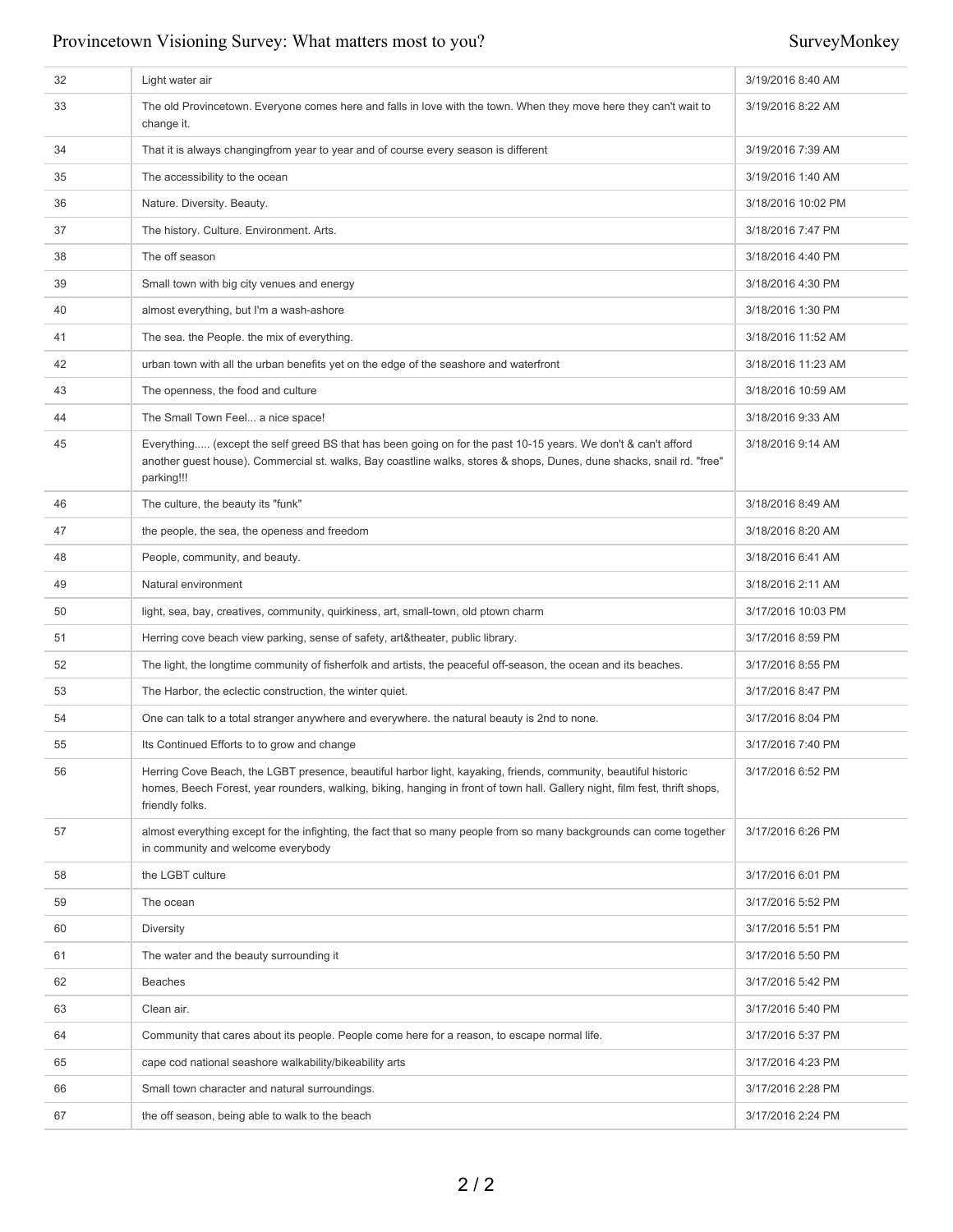## **Q5 What would you change about Provincetown?**

**Answered: 68 Skipped: 34**

| #  | <b>Responses</b>                                                                                                                                                                                                                                                                                                                                                                                                                                     | Date               |
|----|------------------------------------------------------------------------------------------------------------------------------------------------------------------------------------------------------------------------------------------------------------------------------------------------------------------------------------------------------------------------------------------------------------------------------------------------------|--------------------|
|    | Try to help residents be more positive and accepting of change.                                                                                                                                                                                                                                                                                                                                                                                      | 3/31/2016 9:53 AM  |
| 2  | People who think they know what is best for the town and mislead residents into thinking that we can attract high-<br>paying jobs.                                                                                                                                                                                                                                                                                                                   | 3/29/2016 1:19 PM  |
| 3  | make it more affordable and accessible to all segments of our society; make it more sustainable and resilient in the<br>face of climate change                                                                                                                                                                                                                                                                                                       | 3/28/2016 12:40 PM |
| 4  | No more large scale housing developments for any reason.                                                                                                                                                                                                                                                                                                                                                                                             | 3/26/2016 8:36 AM  |
| 5  | I would create industries that are mail order in nature from local craftspeople or salt or anything that can be<br>manufactured right here.                                                                                                                                                                                                                                                                                                          | 3/23/2016 6:19 PM  |
| 6  | It's lack of affordability                                                                                                                                                                                                                                                                                                                                                                                                                           | 3/23/2016 2:10 PM  |
| 7  | Too many positions at town hall                                                                                                                                                                                                                                                                                                                                                                                                                      | 3/22/2016 10:24 PM |
| 8  | The contentious tone of conversation among the various stakeholders - Year Rounders, Part-Timers, government and<br>non, etc.                                                                                                                                                                                                                                                                                                                        | 3/22/2016 1:19 PM  |
| 9  | random and arbitrary rulings and enforcement, close Commercial St when high number of pedestrians, have the BOS<br>think big picture instead of getting bogged down in details of management, less drug use evident in town                                                                                                                                                                                                                          | 3/22/2016 12:24 PM |
| 10 | Influx of loud non residents who would hope to become town oligarchs                                                                                                                                                                                                                                                                                                                                                                                 | 3/22/2016 9:29 AM  |
| 11 | People being forced to leave because of housing, not just cost but condo renovations, etc. The ugliness that has taken<br>over discussions/politics about the town.                                                                                                                                                                                                                                                                                  | 3/22/2016 8:50 AM  |
| 12 | Housing and cost are two very important issues. And even though parking is an issue, I would love to see the<br>McMillan Pier parking lot become waterfront recreation.                                                                                                                                                                                                                                                                              | 3/22/2016 8:24 AM  |
| 13 | I think the town needs to be more focused. The BOS set goals and they are not realistic in such a short time frame.<br>Instead of choosing 10 goals, maybe it should be 3 and expend your energy achieving them. Goals should be<br>measurable and time sensitive.                                                                                                                                                                                   | 3/22/2016 8:18 AM  |
| 14 | Divisiveness and extremism                                                                                                                                                                                                                                                                                                                                                                                                                           | 3/22/2016 7:45 AM  |
| 15 | Housing availability and zoning ruled                                                                                                                                                                                                                                                                                                                                                                                                                | 3/22/2016 6:07 AM  |
| 16 | Commercial Street no parking year round, no cars after 1100 AM in July and August. The resistance to change and<br>the negatiivity around operating and starting businesses. Coming here beginning in 1982 and luving here year round<br>for 8 years the town still gas the reputation of NO. This evident in the difficulty in the reduction of restaurants, guest<br>houses and shops in town. Change is a pwrt if our luves as is moving forward. | 3/22/2016 3:47 AM  |
| 17 | Decrease regulation                                                                                                                                                                                                                                                                                                                                                                                                                                  | 3/21/2016 10:26 PM |
| 18 | income disparity, recognition that cultural and historical includes a history of over 500 years - not just the last 100                                                                                                                                                                                                                                                                                                                              | 3/21/2016 10:18 PM |
| 19 | Bad politics. Better support from our Selectman to volunteers                                                                                                                                                                                                                                                                                                                                                                                        | 3/21/2016 10:14 PM |
| 20 | Limit cars on Commercial                                                                                                                                                                                                                                                                                                                                                                                                                             | 3/21/2016 1:16 PM  |
| 21 | No new condos. Taking away charm of town. Greedy people wanting to make profit.                                                                                                                                                                                                                                                                                                                                                                      | 3/19/2016 7:09 PM  |
| 22 | I would limit the number of people who could enter by car in the summertime. Park outside town and insist on<br>shuttles.                                                                                                                                                                                                                                                                                                                            | 3/19/2016 6:26 PM  |
| 23 | more year-round options                                                                                                                                                                                                                                                                                                                                                                                                                              | 3/19/2016 6:25 PM  |
| 24 | the greed of developers emphasis more on being a community tgat shines a light the enviromental, local sustainabilty,<br>less economic disparity                                                                                                                                                                                                                                                                                                     | 3/19/2016 3:28 PM  |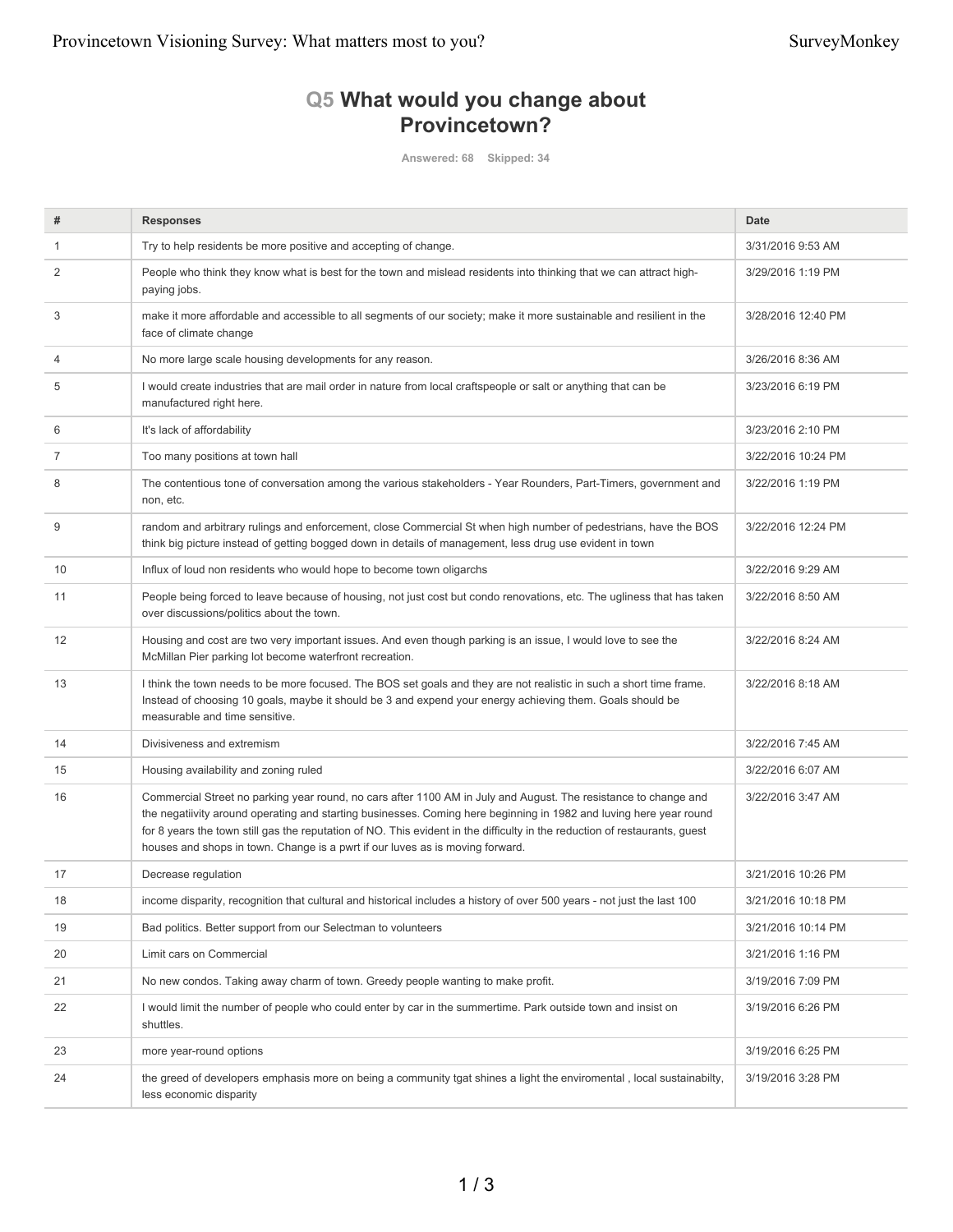| 25 | Not much. I like it as it is. I strongly suggest, however, that the town finds a way to take advantage of the talents and<br>enthusiasm of 2d homeowners in supporting the visioning and bringing it to fruition. They also love the town, many<br>plan to live here full time when they can, and they have much to offer with "new eyes" and varied perspectives. | 3/19/2016 3:10 PM  |
|----|--------------------------------------------------------------------------------------------------------------------------------------------------------------------------------------------------------------------------------------------------------------------------------------------------------------------------------------------------------------------|--------------------|
| 26 | I would make Commercial Street only open to property owner's automobiles and deliveries in the morning                                                                                                                                                                                                                                                             | 3/19/2016 2:34 PM  |
| 27 | Form of town government. We need a strong person running the town like a mayor                                                                                                                                                                                                                                                                                     | 3/19/2016 12:43 PM |
| 28 | I am not sure. I don't think I have all the information needed to comment on this.                                                                                                                                                                                                                                                                                 | 3/19/2016 11:13 AM |
| 29 | Too much "us versus them". You'd think the gay community would be accepting of others, but here too often there is<br>unnecessary divisiveness. "Live & let live" would make this a much better place.                                                                                                                                                             | 3/19/2016 9:40 AM  |
| 30 | Bring a factory in town                                                                                                                                                                                                                                                                                                                                            | 3/19/2016 8:51 AM  |
| 31 | Nothing right now .2016 but no more housing eat We will sink into the bay                                                                                                                                                                                                                                                                                          | 3/19/2016 8:45 AM  |
| 32 | <b>Divisiveness</b>                                                                                                                                                                                                                                                                                                                                                | 3/19/2016 8:41 AM  |
| 33 | Make Provincetown a year round community again. There are no families here, the school is closed, that is the death<br>of the community.                                                                                                                                                                                                                           | 3/19/2016 8:23 AM  |
| 34 | Nothinglet it evolve naturally                                                                                                                                                                                                                                                                                                                                     | 3/19/2016 7:39 AM  |
| 35 | The elimination of non family types                                                                                                                                                                                                                                                                                                                                | 3/19/2016 1:42 AM  |
| 36 | Eliminate the defensive attitude that demonizes others who ALSO love the place.                                                                                                                                                                                                                                                                                    | 3/18/2016 10:02 PM |
| 37 | Need to work to get a younger generation here to take over                                                                                                                                                                                                                                                                                                         | 3/18/2016 7:47 PM  |
| 38 | The rapid physical changes to the townscape. More preservation.                                                                                                                                                                                                                                                                                                    | 3/18/2016 4:41 PM  |
| 39 | Get rid of the destructive blogs                                                                                                                                                                                                                                                                                                                                   | 3/18/2016 4:30 PM  |
| 40 | more year-round businesses and job opportunities                                                                                                                                                                                                                                                                                                                   | 3/18/2016 1:31 PM  |
| 41 | The negativity of certain sectors.                                                                                                                                                                                                                                                                                                                                 | 3/18/2016 11:53 AM |
| 42 | domination of housing and economy by second homeowners                                                                                                                                                                                                                                                                                                             | 3/18/2016 11:24 AM |
| 43 | High cost of housing                                                                                                                                                                                                                                                                                                                                               | 3/18/2016 10:59 AM |
| 44 | Keep it Small - No big hotels, No 200+ Boat Slips                                                                                                                                                                                                                                                                                                                  | 3/18/2016 9:35 AM  |
| 45 | Nothing except put a stop to the growth w/out looking out for the wash-ashores & locals that have help keep that<br>town solid for so many years.                                                                                                                                                                                                                  | 3/18/2016 9:15 AM  |
| 46 | the nasty politics and people who come for a year and think they own the place                                                                                                                                                                                                                                                                                     | 3/18/2016 8:50 AM  |
| 47 | prevent vehicular traffic on commercial street after 11:00 am                                                                                                                                                                                                                                                                                                      | 3/18/2016 8:21 AM  |
| 48 | The stores in Provincetown need a make over on their fronts and many on the inside too. Stop the over development<br>and fix what is already here.                                                                                                                                                                                                                 | 3/18/2016 6:43 AM  |
| 49 | Make it more affordable for working class to live there.                                                                                                                                                                                                                                                                                                           | 3/18/2016 2:12 AM  |
| 50 | condo conversion, create more of a reason for B&B's to open again, rather than rich people turning them all into single<br>family houses. create affordable housing and low-income housing. create homeless shelter. create a community<br>center that is actually one.                                                                                            | 3/17/2016 10:06 PM |
| 51 | Parking spots continue to be removed. Create more not less parking. Get the hard drug off the streets. Bike paths for<br>route 6. Slower speeds on route 6 starting at the Provincetown welcome sign                                                                                                                                                               | 3/17/2016 9:09 PM  |
| 52 | Zoning and building codes: restrict construction of mega-mansions, preserve historic structures. Marketing: aim for all<br>kinds of visitors, not just rich ones with a sense of entitlement.                                                                                                                                                                      | 3/17/2016 8:56 PM  |
| 53 | The summer traffic flow. The lack of sustainable community. The increased density for the wrong reasons and without<br>proper monitoring.                                                                                                                                                                                                                          | 3/17/2016 8:52 PM  |
| 54 | a pervasive and counterproductive zero-sum attitude. One person or groups success is a shared community victory<br>rather than a redistribution of benefit and someone else's expense.                                                                                                                                                                             | 3/17/2016 8:06 PM  |
| 55 | Access to Town Hall for working folk on Saturday Half day.                                                                                                                                                                                                                                                                                                         | 3/17/2016 7:40 PM  |
| 56 | Income disparity, too crowded in season, too much heavy drinking, gawking daytrippers, huge houses empty all<br>winter.                                                                                                                                                                                                                                            | 3/17/2016 6:55 PM  |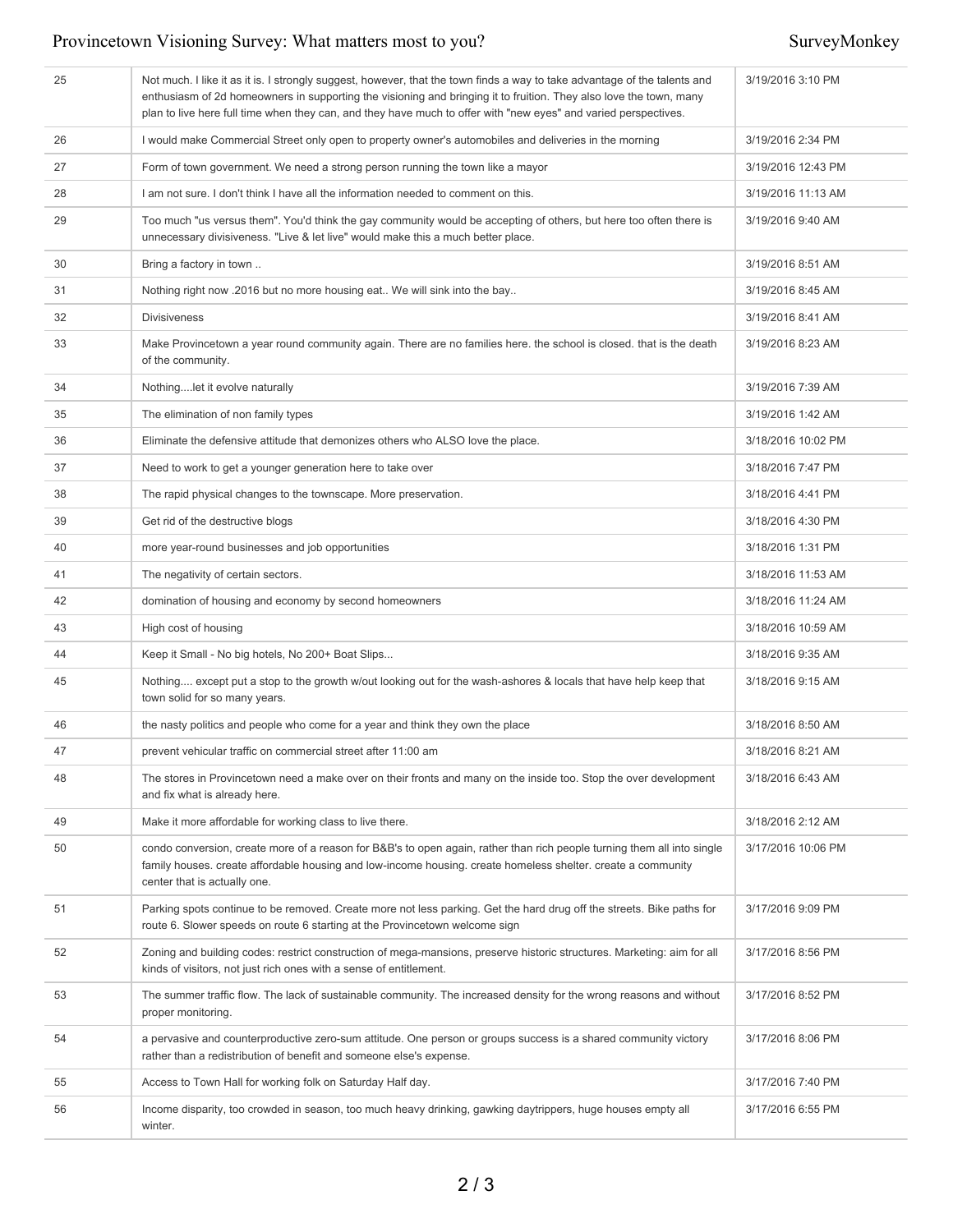| 57 | I'd move the parking lot from MacMillan Wharf, build a multi storied parking structure at the rear of the parking lot by<br>the high school and create housing on the front lot at the corner of bradford and prince street. I'd also make better use<br>of the space at the land at the veterans memorial elementary school, Also I think the Police station should somehow<br>be incorporated into the fire station even if that means closing off that section of Brown Street | 3/17/2016 6:32 PM |
|----|-----------------------------------------------------------------------------------------------------------------------------------------------------------------------------------------------------------------------------------------------------------------------------------------------------------------------------------------------------------------------------------------------------------------------------------------------------------------------------------|-------------------|
| 58 | No carsmake it like DisneyWorld with off site parking, land shuttles, water shuttles, ferries for minimal cost                                                                                                                                                                                                                                                                                                                                                                    | 3/17/2016 6:07 PM |
| 59 | how expensive it is because it is driving away the core of the community.                                                                                                                                                                                                                                                                                                                                                                                                         | 3/17/2016 6:02 PM |
| 60 | Small town bickering. Selectmen just make it worse. Sadly the selectmen are influenced by a very, very small part of<br>Provincetown. By catering to that small group they alienate everyone else.                                                                                                                                                                                                                                                                                | 3/17/2016 5:53 PM |
| 61 | The people                                                                                                                                                                                                                                                                                                                                                                                                                                                                        | 3/17/2016 5:52 PM |
| 62 | Get rid of real estate brokers who are parasites                                                                                                                                                                                                                                                                                                                                                                                                                                  | 3/17/2016 5:43 PM |
| 63 | Corruption                                                                                                                                                                                                                                                                                                                                                                                                                                                                        | 3/17/2016 5:40 PM |
| 64 | I wish it still had its diverse population. Families are priced out, the town's becoming gentrified and too expensive.                                                                                                                                                                                                                                                                                                                                                            | 3/17/2016 5:38 PM |
| 65 | no more condos - no more growth                                                                                                                                                                                                                                                                                                                                                                                                                                                   | 3/17/2016 4:24 PM |
| 66 | I would like to see sidewalks that lead out to the Provincetown Theatre and Bradford Street East End shops.                                                                                                                                                                                                                                                                                                                                                                       | 3/17/2016 2:29 PM |
| 67 | better public access to the harbor, more year round jobs and residents                                                                                                                                                                                                                                                                                                                                                                                                            | 3/17/2016 2:25 PM |
| 68 | I miss the small town community it used to be. Growing up it always felt safe and small                                                                                                                                                                                                                                                                                                                                                                                           | 3/17/2016 2:07 PM |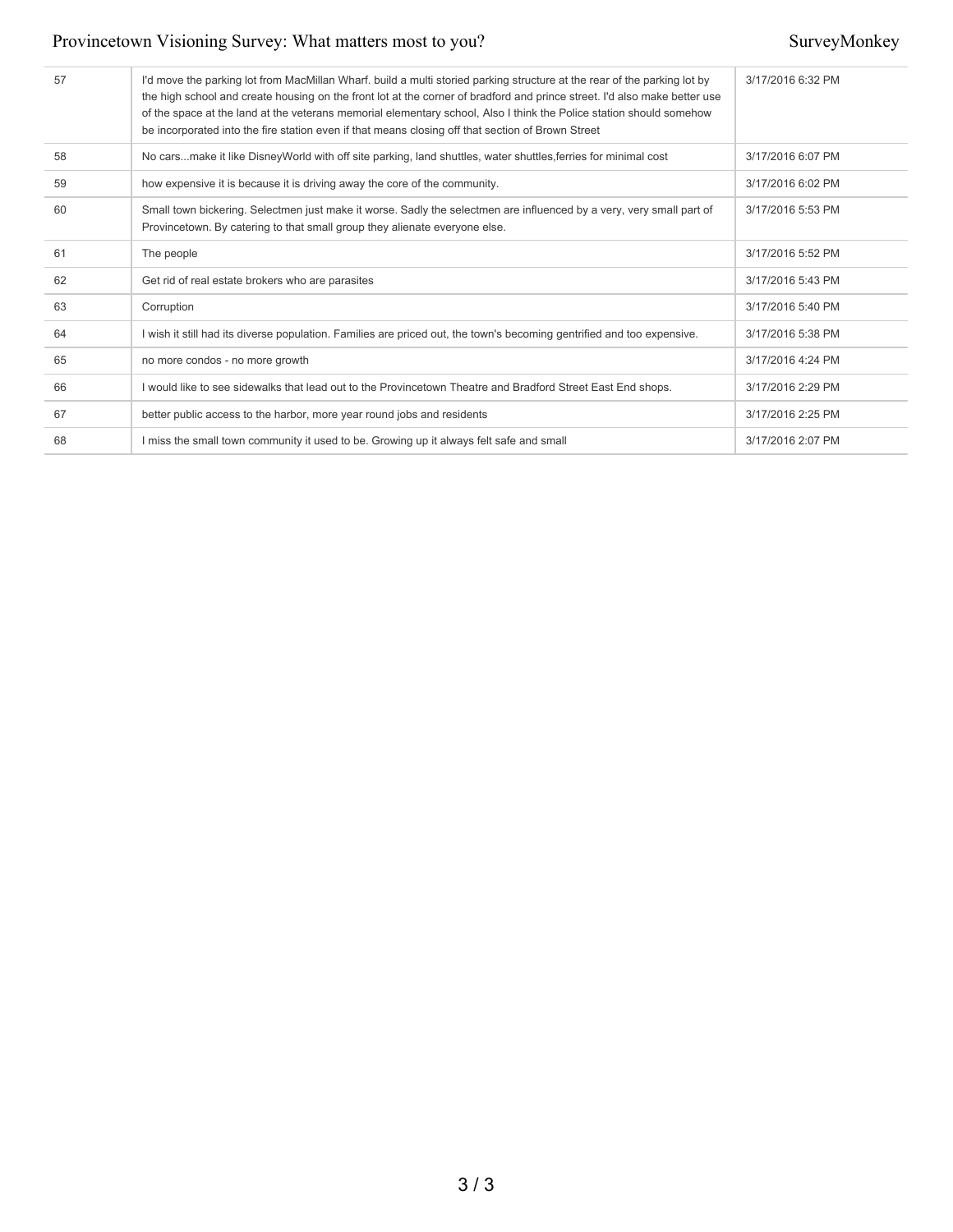

| <b>Answer Choices</b>                   | <b>Responses</b> |    |
|-----------------------------------------|------------------|----|
| I am a full time Provincetown Resident  | 68.00%           | 51 |
| I am a part time Provincetown Resident  | 16.00%           | 12 |
| I work year round in Provincetown       | 33.33%           | 25 |
| I work seasonally in Provincetown       | 12.00%           | 9  |
| I own a business in Provincetown        | 20.00%           | 15 |
| I used to reside in Provincetown        | 14.67%           | 11 |
| I am a frequent visitor to Provincetown | 6.67%            | 5  |
| Other (please specify)                  | 14.67%           | 11 |
| <b>Total Respondents: 75</b>            |                  |    |

| # | Other (please specify)                                                                                                       | Date               |
|---|------------------------------------------------------------------------------------------------------------------------------|--------------------|
|   | Own commercial property in Provincetown                                                                                      | 3/22/2016 8:51 AM  |
|   | I live in north Truro now                                                                                                    | 3/21/2016 10:27 PM |
| 3 | work in and with fishermen, in Provincetown, did live there but could not afford to stay, but live year round on Cape<br>Cod | 3/21/2016 10:20 PM |
|   | Volunteer                                                                                                                    | 3/21/2016 10:15 PM |
| 5 | Retired and have to move because of costs.                                                                                   | 3/19/2016 8:52 AM  |
| 6 | For the past 40 years.                                                                                                       | 3/19/2016 8:42 AM  |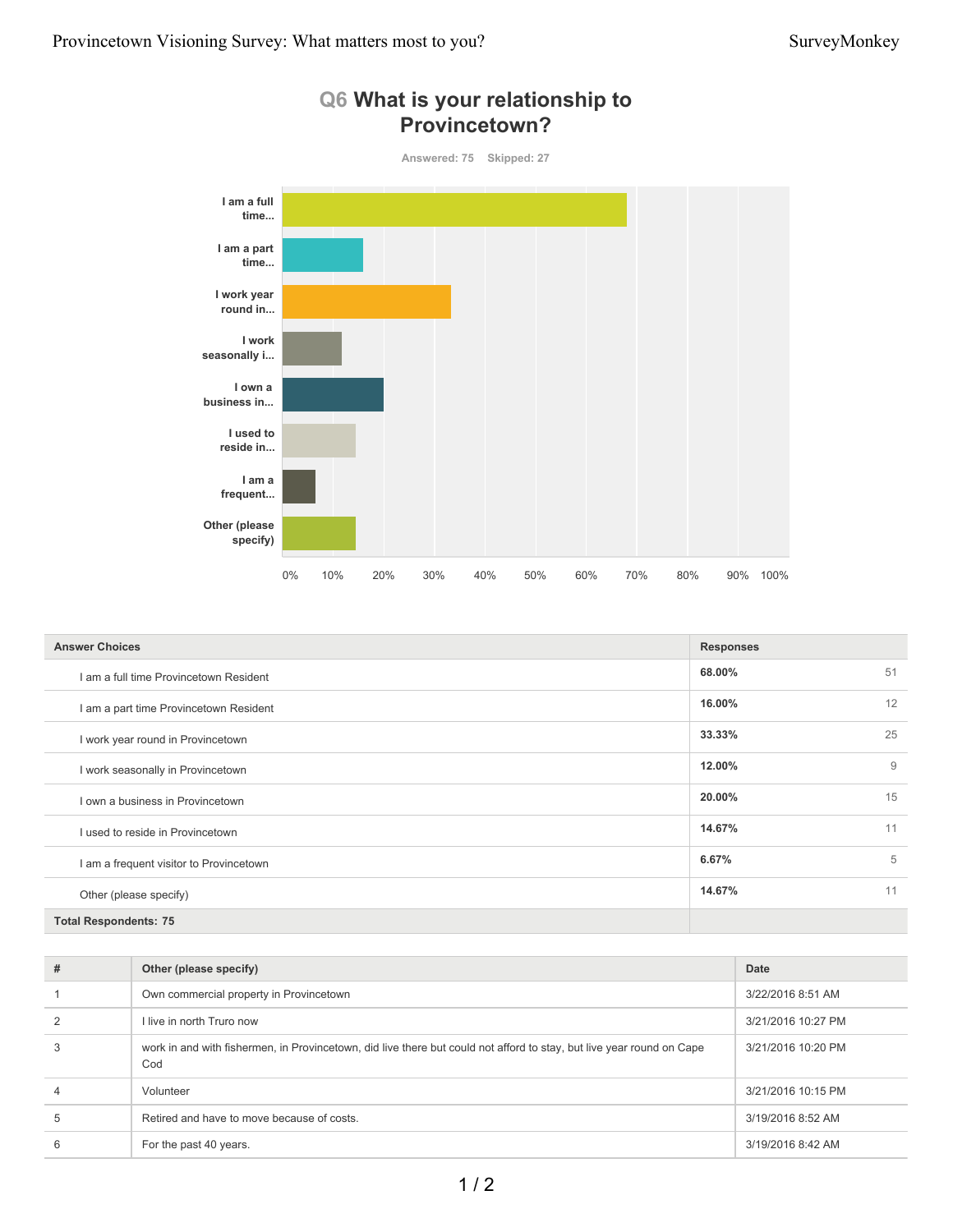|    | Love Provincetown have been a resident 25 yrs. town board member 5yrs. | 3/19/2016 6:08 AM  |
|----|------------------------------------------------------------------------|--------------------|
|    | I photograph Provincetown                                              | 3/18/2016 9:16 AM  |
|    | Partner lives there, I will move there in 1-2 years                    | 3/18/2016 2:14 AM  |
| 10 | 6 months there, 6 months in CA                                         | 3/17/2016 10:07 PM |
|    | I come every summer for 6 weeks.                                       | 3/17/2016 9:11 PM  |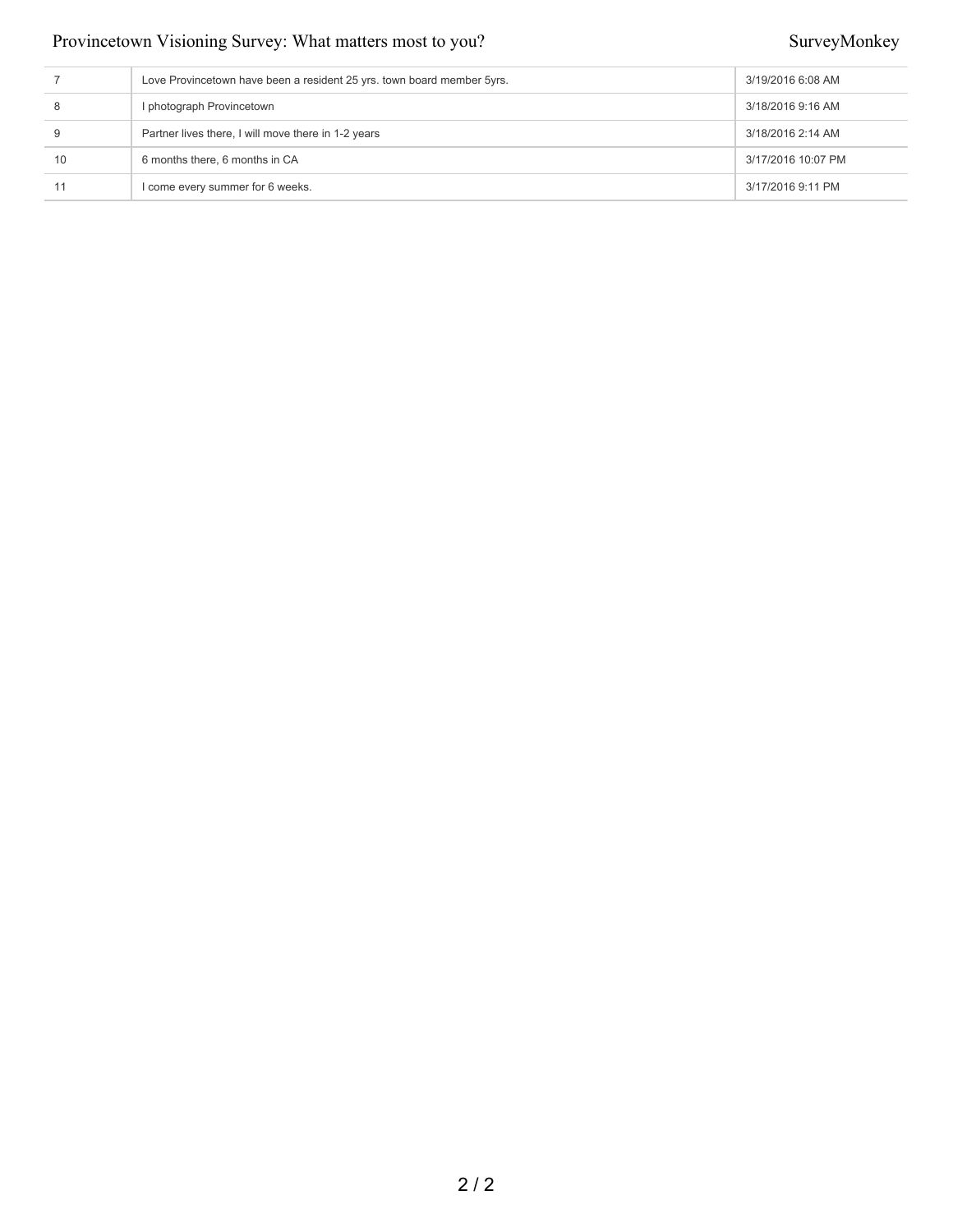

| <b>Answer Choices</b>                                                                                                                     |           |
|-------------------------------------------------------------------------------------------------------------------------------------------|-----------|
| Webpages where I can visit and add a comment when I want<br>ᄎ                                                                             | 66.67% 48 |
| Occasional email updates<br>ᄎ                                                                                                             | 47.22% 34 |
| Small neighborhood meetings and get-togethers<br>ᄎ                                                                                        | 26.39% 19 |
| Public workshops and larger gatherings<br>ᄎ                                                                                               | 29.17% 21 |
| ₹ Surveys or conversations with Town staff and Local Comprehensive Planning Committee members (on the street, at community meetings, etc) | 47.22% 34 |
| Draft documents, maps and plans<br>ᄎ                                                                                                      | 29.17% 21 |
| Short, brief fact sheets and materials "quick to use"<br>ᄎ                                                                                | 41.67% 30 |
| <b>Total Respondents: 72</b>                                                                                                              |           |

| # | Other (please specify)                                                                                                         | Date               |
|---|--------------------------------------------------------------------------------------------------------------------------------|--------------------|
|   | All are excellent ideas, I'd use any and all                                                                                   | 3/22/2016 1:19 PM  |
|   | F2F are 100% best to ensure cohesion, but frequent updates to build up support for such gathering                              | 3/21/2016 10:20 PM |
|   | Having a say                                                                                                                   | 3/19/2016 8:42 AM  |
|   | Not be kept in the dark about plans. BOS springing things on the public after they have made up their minds about the<br>deal. | 3/19/2016 8:26 AM  |
| 5 | l already am involved                                                                                                          | 3/19/2016 6:08 AM  |
| 6 | Online videos of public discussions, Banner articles                                                                           | 3/17/2016 8:58 PM  |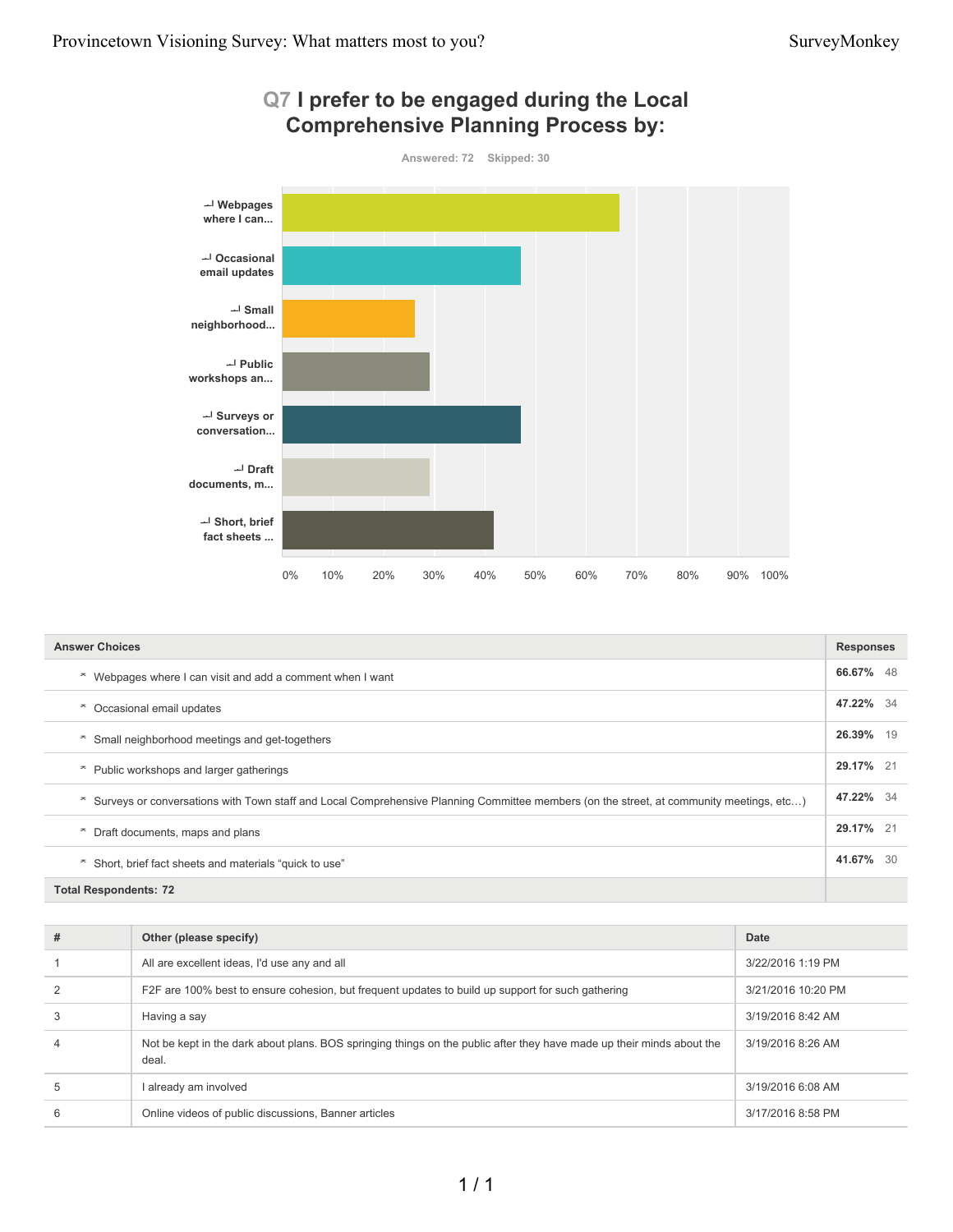## **Q8 If you would like to receive LCP project updates, please submit your name and email address**

**Answered: 31 Skipped: 71**

| <b>Answer Choices</b> | <b>Responses</b>         |
|-----------------------|--------------------------|
| Name                  | 31<br>100.00%            |
| Company               | $\mathbf{0}$<br>$0.00\%$ |
| Address               | $\mathbf 0$<br>$0.00\%$  |
| Address 2             | $\mathbf{0}$<br>$0.00\%$ |
| City/Town             | $\mathbf 0$<br>$0.00\%$  |
| State/Province        | $\mathbf{0}$<br>$0.00\%$ |
| ZIP/Postal Code       | $0.00\%$<br>$\mathbf 0$  |
| Country               | $\mathbf{0}$<br>$0.00\%$ |
| <b>Email Address</b>  | 30<br>96.77%             |
| Phone Number          | $0.00\%$<br>$\mathbf 0$  |

| #              | Name                  | Date               |
|----------------|-----------------------|--------------------|
| 1              | Dennis Minsky         | 3/28/2016 12:41 PM |
| 2              | Kathie Meads          | 3/26/2016 8:38 AM  |
| 3              | Laura Shabott         | 3/23/2016 6:20 PM  |
| $\overline{4}$ | <b>Thomas Masters</b> | 3/23/2016 2:11 PM  |
| 5              | Bill                  | 3/22/2016 10:24 PM |
| 6              | Kevin O'Connor        | 3/22/2016 1:20 PM  |
| $\overline{7}$ | David Moulton         | 3/22/2016 9:31 AM  |
| 8              | Ann Okun              | 3/22/2016 8:26 AM  |
| 9              | Cass                  | 3/22/2016 6:08 AM  |
| 10             | Meri Ratzel           | 3/21/2016 10:20 PM |
| 11             | Donna                 | 3/21/2016 1:17 PM  |
| 12             | Donna Cooper          | 3/19/2016 6:27 PM  |
| 13             | karen cappotto        | 3/19/2016 3:31 PM  |
| 14             | Marcy Feller          | 3/19/2016 3:12 PM  |
| 15             | <b>Barry Buck</b>     | 3/19/2016 2:35 PM  |
| 16             | <b>JP</b>             | 3/19/2016 12:43 PM |
| 17             | Els Maxwell           | 3/19/2016 11:15 AM |
| 18             | Joel shaw             | 3/19/2016 8:42 AM  |
| 19             | <b>Herb Hintze</b>    | 3/19/2016 8:26 AM  |
| 20             | <b>Cheryl Andrews</b> | 3/18/2016 7:48 PM  |
| 21             | <b>Steve Tait</b>     | 3/18/2016 4:31 PM  |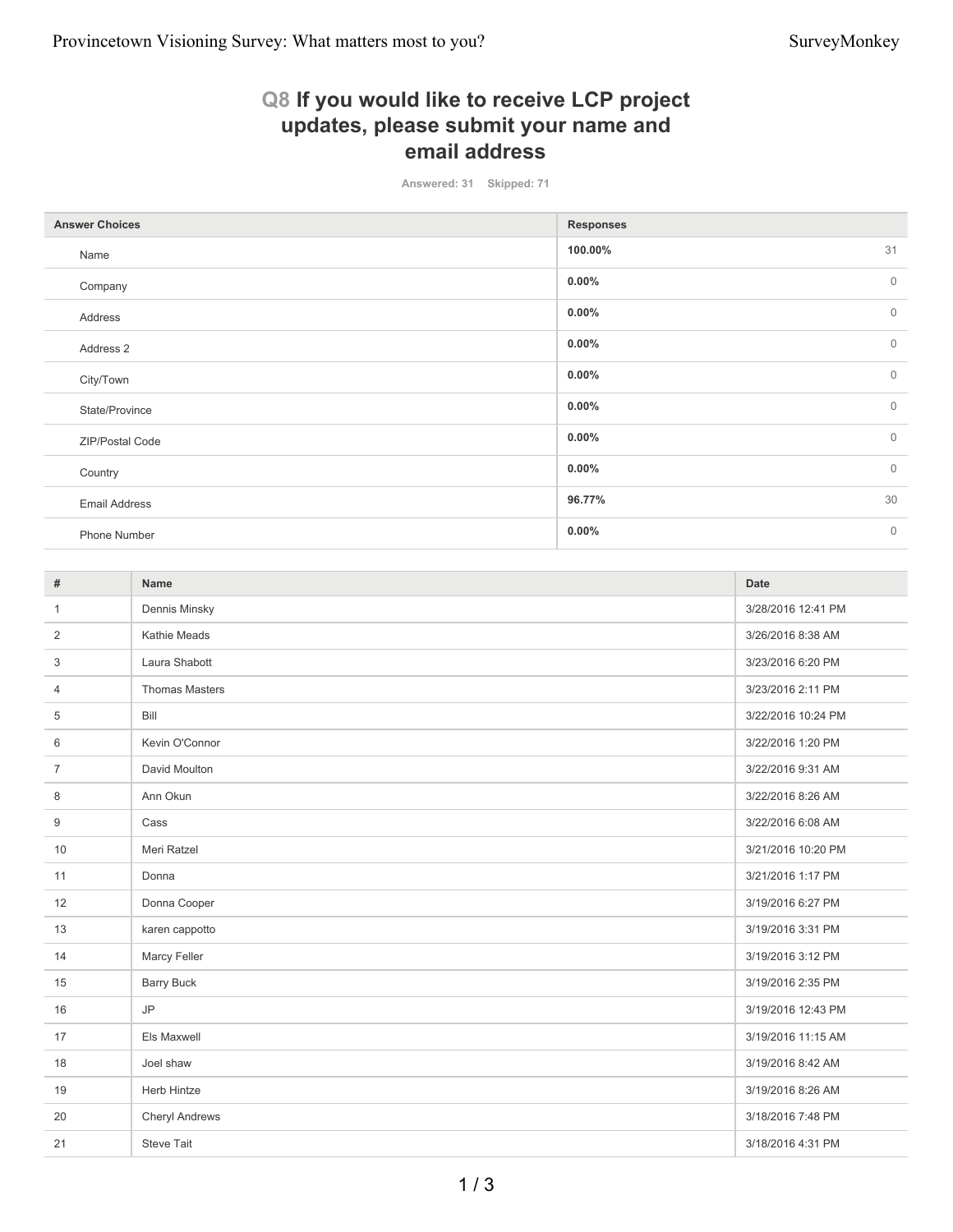| 22             | Lee Culver                          | 3/18/2016 11:00 AM |
|----------------|-------------------------------------|--------------------|
| 23             | Joe Murphy                          | 3/18/2016 6:44 AM  |
| 24             | <b>Brian Fitzpatrick</b>            | 3/18/2016 2:14 AM  |
| 25             | Constance Clare-Newman              | 3/17/2016 10:07 PM |
| 26             | Judith Fulmer                       | 3/17/2016 9:12 PM  |
| 27             | Jacqueline Lapidus                  | 3/17/2016 8:58 PM  |
| 28             | <b>Martin Risteen</b>               | 3/17/2016 7:41 PM  |
| 29             | David Garten                        | 3/17/2016 6:33 PM  |
| 30             | Elise Cozzi                         | 3/17/2016 6:19 PM  |
| 31             | Jeffrey Gould                       | 3/17/2016 2:30 PM  |
| #              | Company                             | <b>Date</b>        |
|                | There are no responses.             |                    |
| #              | <b>Address</b>                      | <b>Date</b>        |
|                | There are no responses.             |                    |
| #              | <b>Address 2</b>                    | <b>Date</b>        |
|                | There are no responses.             |                    |
| #              | City/Town                           | <b>Date</b>        |
|                | There are no responses.             |                    |
| #              | <b>State/Province</b>               | <b>Date</b>        |
|                | There are no responses.             |                    |
| #              | <b>ZIP/Postal Code</b>              | <b>Date</b>        |
|                | There are no responses.             |                    |
| #              | Country                             | <b>Date</b>        |
|                | There are no responses.             |                    |
| #              | <b>Email Address</b>                | <b>Date</b>        |
| $\mathbf{1}$   | DMinsky4@comcast.net                | 3/28/2016 12:41 PM |
| 2              | hlpalmer@comcast.net                | 3/26/2016 8:38 AM  |
| 3              | laurashabott@gmail.com              | 3/23/2016 6:20 PM  |
| 4              | thomasanthonymasters@gmail.com      | 3/23/2016 2:11 PM  |
| 5              | south280@gmail.com                  | 3/22/2016 10:24 PM |
| 6              | koconnor@digitalbenefitadvisors.com | 3/22/2016 1:20 PM  |
| $\overline{7}$ | davmoul@gmail.com                   | 3/22/2016 9:31 AM  |
| 8              | ann@thepurplefeather.com            | 3/22/2016 8:26 AM  |
| 9              | cassbenson@me.com                   | 3/22/2016 6:08 AM  |
| 10             | meritree@gmail.com                  | 3/21/2016 10:20 PM |
| 11             | dreardon2@yahoo.com                 | 3/21/2016 1:17 PM  |
| 12             | dc953@yahoo.com                     | 3/19/2016 6:27 PM  |
| 13             | karencappotto@gmail.com             | 3/19/2016 3:31 PM  |
| 14             | mefeller23@gmail.com                | 3/19/2016 3:12 PM  |
| 15             |                                     |                    |
|                | brbuck@verizon.net                  | 3/19/2016 2:35 PM  |